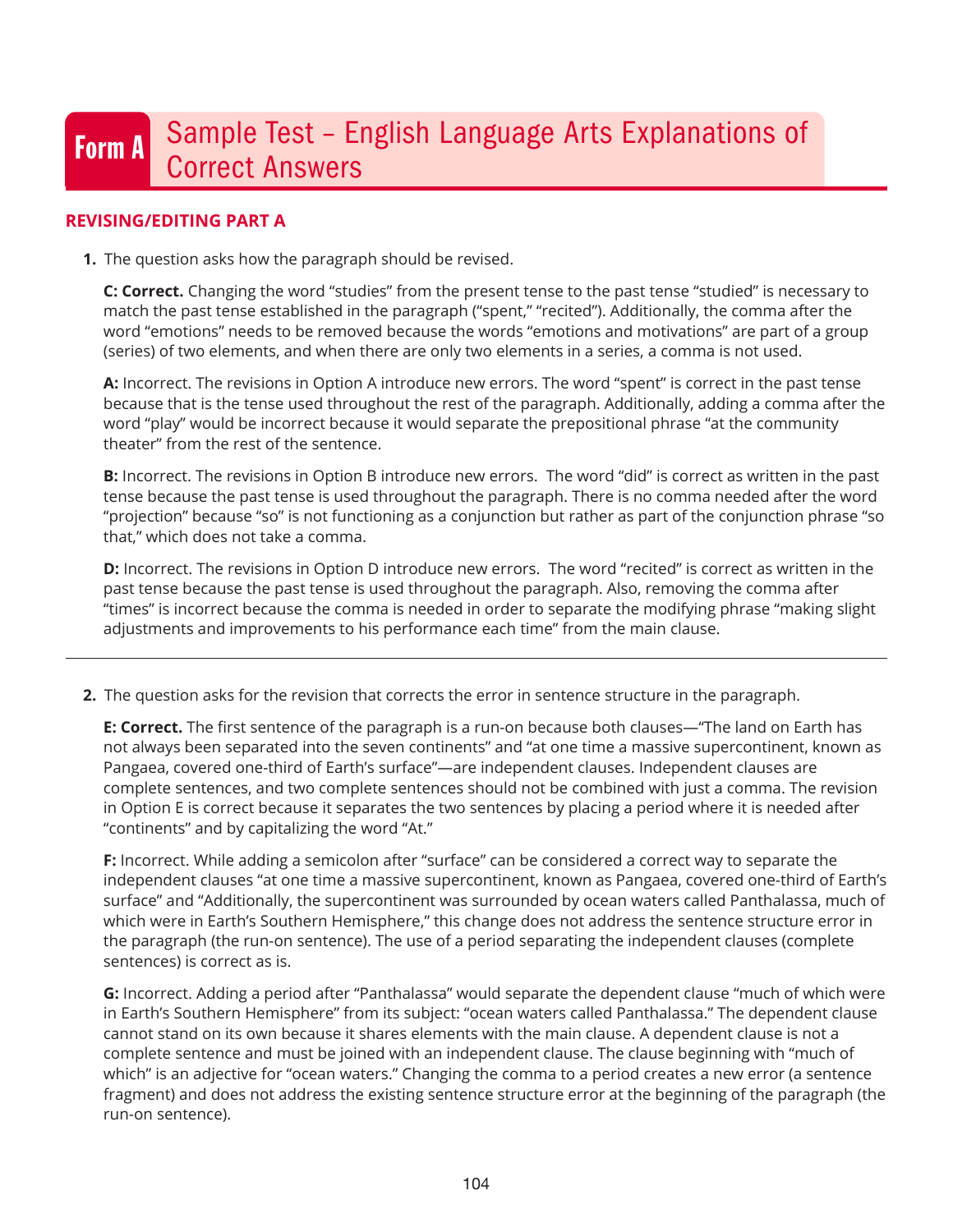**H:** Incorrect. Removing the period after "crust" would create a run-on sentence because the period is needed to separate two complete sentences—"Geologists believe that the supercontinent split apart over millions of years because of the movement of the tectonic plates that form Earth's crust" and "In fact, experts predict that over the next 250 million years the movement of the plates will cause the seven continents to merge into a supercontinent again." A comma after "crust" would combine these sentences into a run-on, creating a new error in the sentence without fixing the existing sentence structure error (the run-on sentence) at the beginning of the paragraph.

**3.** The question asks for the identification of the sentence that has an error in its construction and should be revised.

**B: Correct.** Sentence 2 contains a structural error. The current placement of the phrase "where the Nets played for thirty-five seasons" suggests the phrase is modifying the term "financial troubles," which is illogical. The phrase "where the Nets played for thirty-five seasons" should immediately follow the location, "New Jersey." A revised version of the sentence might read: "After the team had financial troubles, the owner of the Nets decided to take the team to New Jersey, where the Nets played for thirty-five seasons."

**A:** Incorrect. There are no errors in the structure of sentence 1. The modifying phrase "who played in the Long Island area at the time" correctly modifies the noun "New York Nets."

**C:** Incorrect. There are no errors in the structure of sentence 3. The phrase "including two appearances in the NBA finals" is a nonrestrictive clause that provides further detail about the team's "sixteen playoff appearances." The phrase is set off by a comma because it is not essential to understanding the meaning of the sentence.

**D:** Incorrect. There are no errors in the structure of sentence 4. The phrase "after a change in ownership" is a nonrestrictive clause that provides further detail about the team in 2012. The phrase is set off by commas because it is not essential to understanding the meaning of the sentence.

**4.** The question asks for the best way to combine the sentences to clarify the relationship between the ideas.

**G: Correct.** The sentence in Option G is the best way to combine the sentences because it accurately reflects the relationship between the ideas by using the nonrestrictive phrase "which allow scientists to collect data about the planet and its moons" to describe the purpose of the flyby missions. The idea that the missions "have been happening since 1973" follows the nonrestrictive phrase.

**E:** Incorrect. Even though the two ideas from the original sentences are incorporated into the sentence in Option E, the use of the conjunction "while" in the first part of the sentence suggests that there is a simultaneous but unrelated relationship between the two ideas, which is incorrect.

**F:** Incorrect. The sentence in Option F incorporates the ideas from both sentences, but the conjunction "although" suggests that scientists were allowed to collect data even though there were flyby missions, which is an inaccurate way to express the relationship between the ideas.

**H:** Incorrect. The sentence in Option H uses the conjunction "but" to connect the ideas in the two original sentences. This suggests an adverse relationship between ideas, which is an inaccurate way to connect the ideas expressed in the original sentences.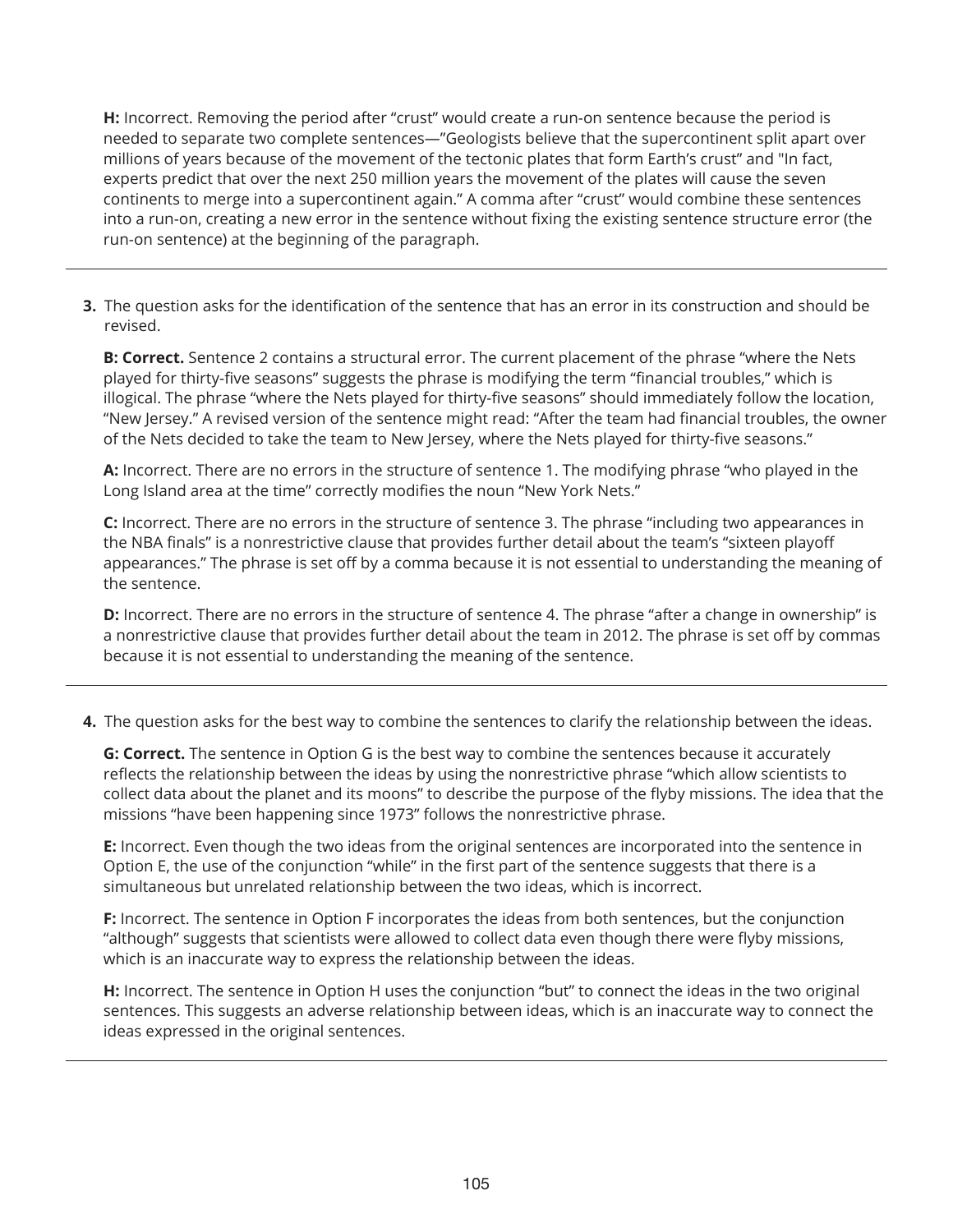# **REVISING/EDITING PART B**

## **Cracking the Code**

**5.** The question asks for the best way to combine sentences 3 through 5 to clarify the relationship between ideas.

**B: Correct.** The sentence in Option B accurately shows the relationship between the ideas of the sentences. Before people can construct programs that will perform detailed and complex tasks, they have to learn a coding language.

**A:** Incorrect. While this sentence shows a relationship between the ideas, it does not clarify the relationship accurately. Learning the language of code does not depend on people's previous ability to construct programs that will perform detailed and complex tasks.

**C:** Incorrect. This sentence does not accurately express the relationship between ideas, because the sentence implies that some people who code do not have to learn the language. The passage clearly states that "computer code is part of every electronic interaction" (sentence 1) and that "programmers use it to instruct computers to perform different tasks" (sentence 2).

**D:** Incorrect. The conditional (If . . . then) construction of the sentence in Option D does not convey the intended relationship of the ideas in the sentences. The "then" statement ("they can construct programs that will perform detailed as well as complex tasks") does not follow the condition of the "if" statement ("people who code have to learn this language").

**6.** The question asks for the sentence that should follow sentence 5 to best state the main claim in the passage.

**E: Correct.** This sentence logically follows sentence 5 and incorporates the two main points in the passage: that coding has become important in many diverse occupational fields (sentence 10) and that there are several ways that people can learn how to code (sentence 14).

**F:** Incorrect. While this sentence incorporates a point made in the passage about how coding can benefit many occupational fields (sentence 10), this idea alone does not address the entire argument in the passage.

**G:** Incorrect. While this sentence incorporates ideas about opportunities to learn coding skills in school (fourth paragraph), the larger claim presented in the passage is not about opportunities schools should offer in order to help students learn to code. The passage primarily focuses on the opportunities offered to people who take on the challenge of learning to code.

**H:** Incorrect. Although the passage discusses the opportunities that are available to some students to learn coding skills in school (sentences 15–16), this point is a supporting detail of the passage, not the main claim of the passage.

**7.** The question asks for the best revision of sentence 10 to provide a transition to the third paragraph.

**B: Correct.** This sentence provides the best revision of the transition sentence. The second paragraph ends with "the possibilities for applying them are infinite" (sentence 9), which supports the idea that people in "many occupational fields" (sentence 10) can benefit from having coding skills. The third paragraph illustrates this idea by providing specific examples of occupations that benefit from coding (stock market traders and doctors).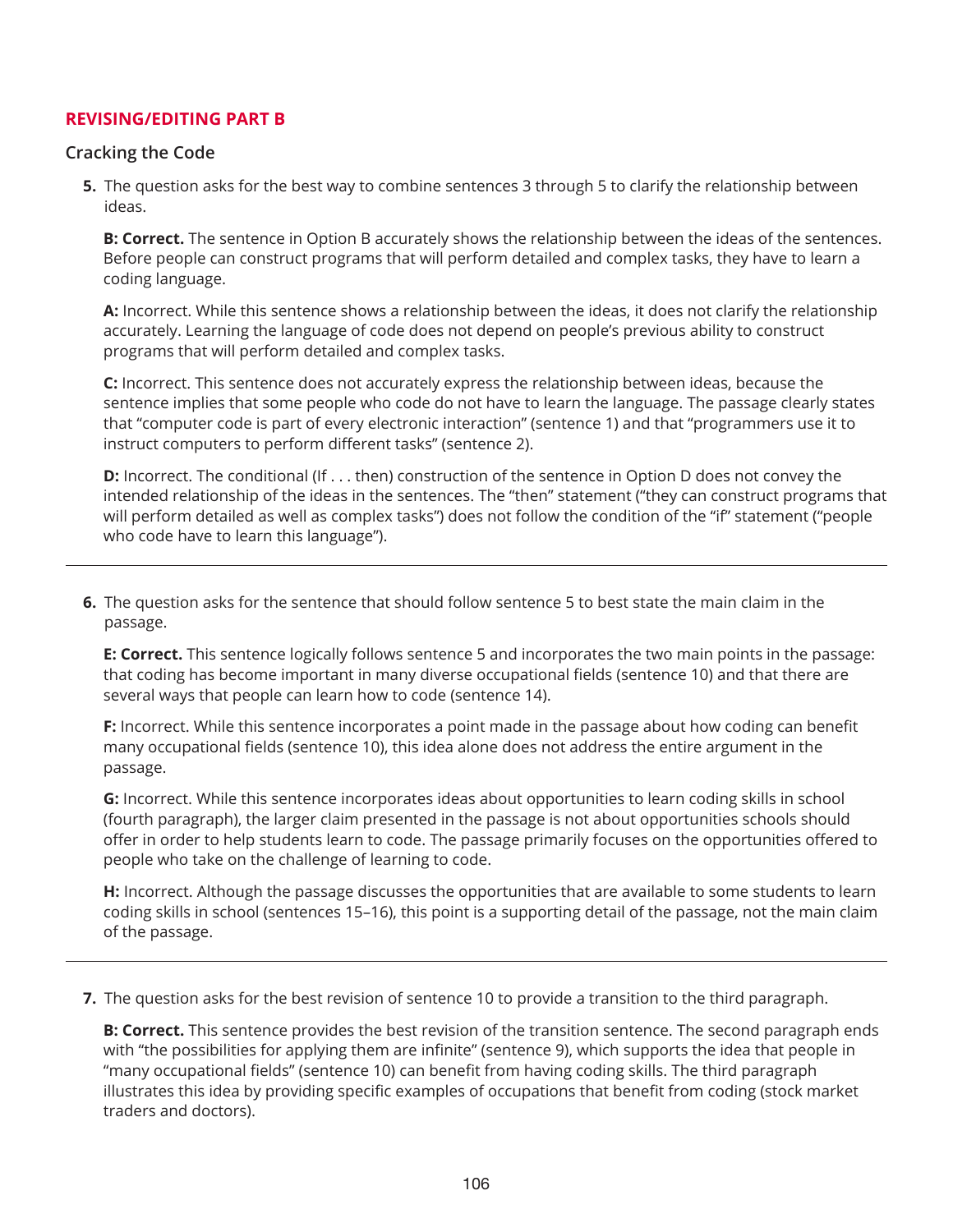**A:** Incorrect. Some readers may choose this option because the second paragraph does discuss the complexities of coding; however, it does not discuss the difficulties of learning coding. The third paragraph demonstrates some of the complex ways coding is used in specific fields but does not illustrate how difficult learning coding may be.

**C:** Incorrect. While it is suggested in the passage that employers in the health-care industry recognize the importance of coding skills (sentence 12), the third paragraph focuses on examples of coding within different occupations, not specific employers' analyses of what makes coding skills important.

**D:** Incorrect. Some readers may choose this option because the second paragraph provides a brief definition of coding—"A coding language uses letters, numbers, and symbols that are arranged in a way that makes sense to a computer" (sentence 6)—which shows how this element of programming works, but the second paragraph does not specifically discuss what makes the field of computer programming unique. The third paragraph discusses how coding can be used in a variety of occupational fields (sentence 10).

**8.** The question asks which sentence would best follow sentence 13 and support the ideas in the third paragraph.

**H: Correct.** This sentence provides specific evidence of the job market favoring potential employees who have coding ability. It supports what is stated in sentence 13, that "jobs that require coding skills are typically higher paying."

**E:** Incorrect. While this sentence provides an example of a high salary, which is mentioned in the paragraph (sentence 13), the part about "Experienced programmers, software engineers, and system administrators at large companies" focuses on specific occupations that may use coding, as opposed to the range of diverse occupations discussed in the third paragraph.

**F:** Incorrect. While sentence 12 does mention coding skills in the medical field as an example, the information provided in this answer supports only that idea and not the other ideas expressed in the third paragraph.

**G:** Incorrect. This sentence generally discusses employers looking for "experience in a specific industry as well as knowledge of basic coding," but the third paragraph discusses the possibilities of using coding skills in a variety of occupations, not companies looking for specific industry experience.

**9.** The question asks which concluding sentence would best follow sentence 20 and support the argument presented in the passage.

**B: Correct.** The sentence successfully summarizes the main argument of the passage, which is that coding is involved in all electronic interaction (sentence 1) and is a useful skill to master, especially in many occupational fields (sentence 10).

**A:** Incorrect. While the passage does state that "jobs that require coding skills are typically higher paying" (sentence 13), it does not say or imply that coding skills are needed for most high-paying jobs.

**C:** Incorrect. In the fourth paragraph, the passage does promote students taking advantage of opportunities to learn coding; however, this information is a supporting detail and would not serve as a strong conclusion to the argument presented in the passage.

**D:** Incorrect. Some readers may choose this sentence because the fourth paragraph discusses how "some students may become interested in learning how to create programs, such as games and apps" (sentence 18), but this detail is only one part of the overall argument in the passage.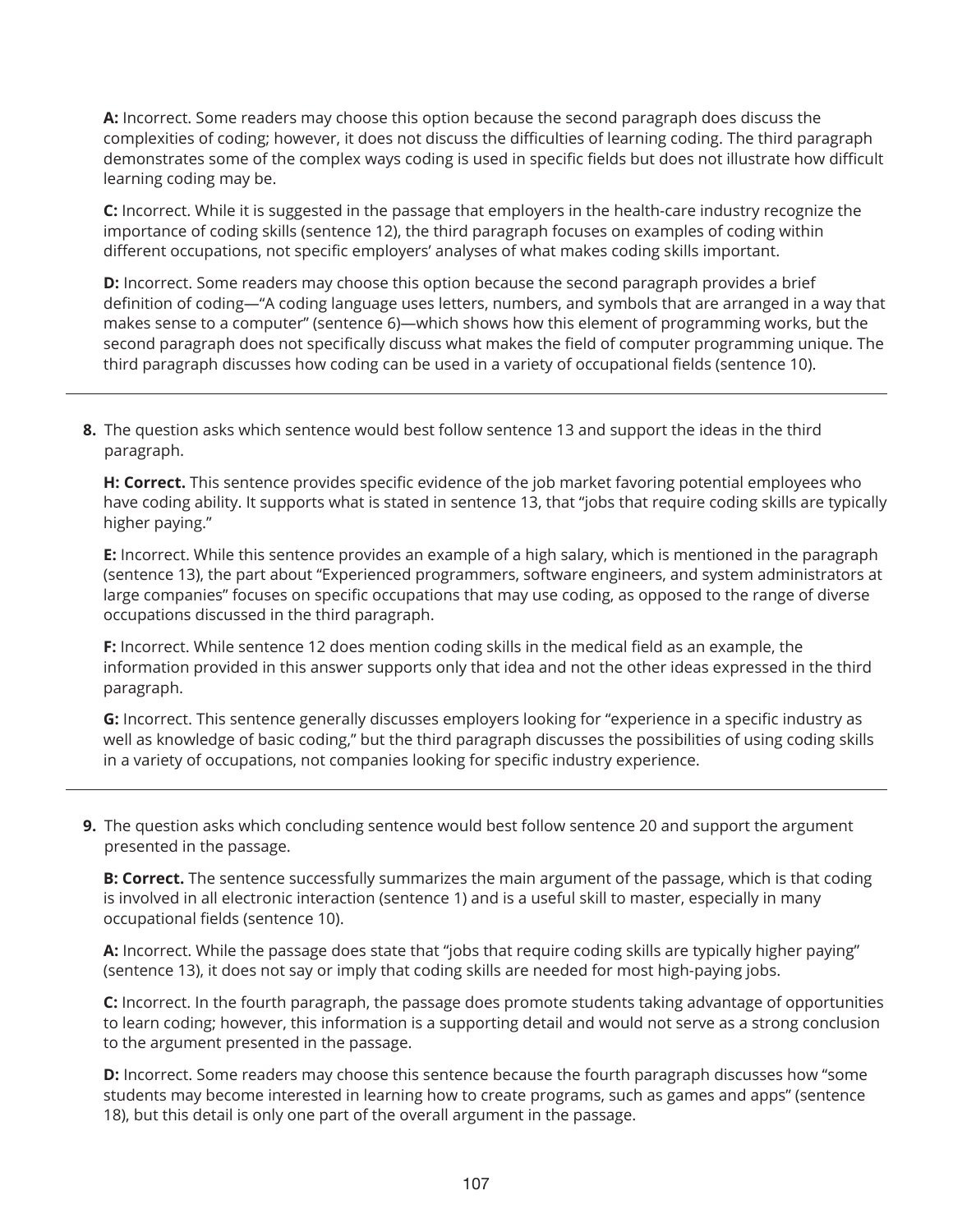# **READING COMPREHENSION**

## **A Miracle Mile**

**10.** The question asks how the words "feat," "humanly impossible," and "impenetrable barrier" in paragraph 1 affect the tone of the paragraph.

**F: Correct.** No one had ever been able to run a mile in less than four minutes, and the words "feat," "impossible," and "impenetrable" imply that the goal seemed unattainable. These words also reinforce the comparison of running a four-minute mile to "scaling Mount Everest" (paragraph 1).

**E:** Incorrect. Although paragraph 1 states that "several elite runners aimed to break that supposedly impenetrable barrier," the words "feat," "humanly impossible," and "impenetrable barrier" suggest that the goal was unattainable even for the most skilled runners.

**G:** Incorrect. The words "feat," "humanly impossible," and "impenetrable barrier" describe how challenging and almost impossible running a four-minute mile seemed, and while other elite runners "aimed to break that supposedly impenetrable barrier" (paragraph 1), the paragraph focuses on Roger Bannister, not the competition among elite runners seeking to break the record.

**H:** Incorrect. Bannister's training program is described in paragraphs 3 and 4, and the words "feat," "impossible," and "impenetrable" are used in paragraph 1 to describe the magnitude of Bannister's goal to run a four-minute mile. Though his training program was intense, these words relate to the intensity of the goal itself, not to the intensity of his training.

**11.** The question asks how interval training affected Bannister's performance.

**C: Correct.** As paragraph 3 states, the goal of Bannister's training program was to "develop endurance and speed," which are synonyms of the words "stamina" and "pace."

**A:** Incorrect. The moderation of his pace was achieved through the use of "rabbits," described in paragraph 6, more than through his method of interval training.

**B:** Incorrect. Bannister worked individually during the interval training period and then paced himself with a two-person team of "rabbits," which were introduced in paragraph 5 and explained in paragraph 6. It was the use of "rabbits" during the race that helped him conserve some of his effort, not the interval training.

**D:** Incorrect. During the interval-training process, Bannister "let his body recover for two minutes" (paragraph 3).

**12.** The question asks which sentence best supports the idea that Bannister needed an alternative to "logical planning" in order to accomplish his goal.

**H: Correct.** The sentence from paragraph 4 explains that Bannister reached a point where he could not improve his time despite the strict training plan he had created. Taking a break from his training to spend time mountain climbing "permitted his muscles to recuperate and left him feeling refreshed" (paragraph 4).

**E:** Incorrect. The outcome of the 1952 Olympics, referenced in the sentence from paragraph 2, is what prompted Bannister to seek a new goal: "Determined to redeem himself, Bannister ... focused on the ultimate prize—breaking the four-minute-mile barrier" (paragraph 2).

**F:** Incorrect. The sentence from paragraph 3 does not show an alternative to Bannister's training plan to "develop endurance and speed" (paragraph 3) and his focus on using logical planning in order to accomplish his goal.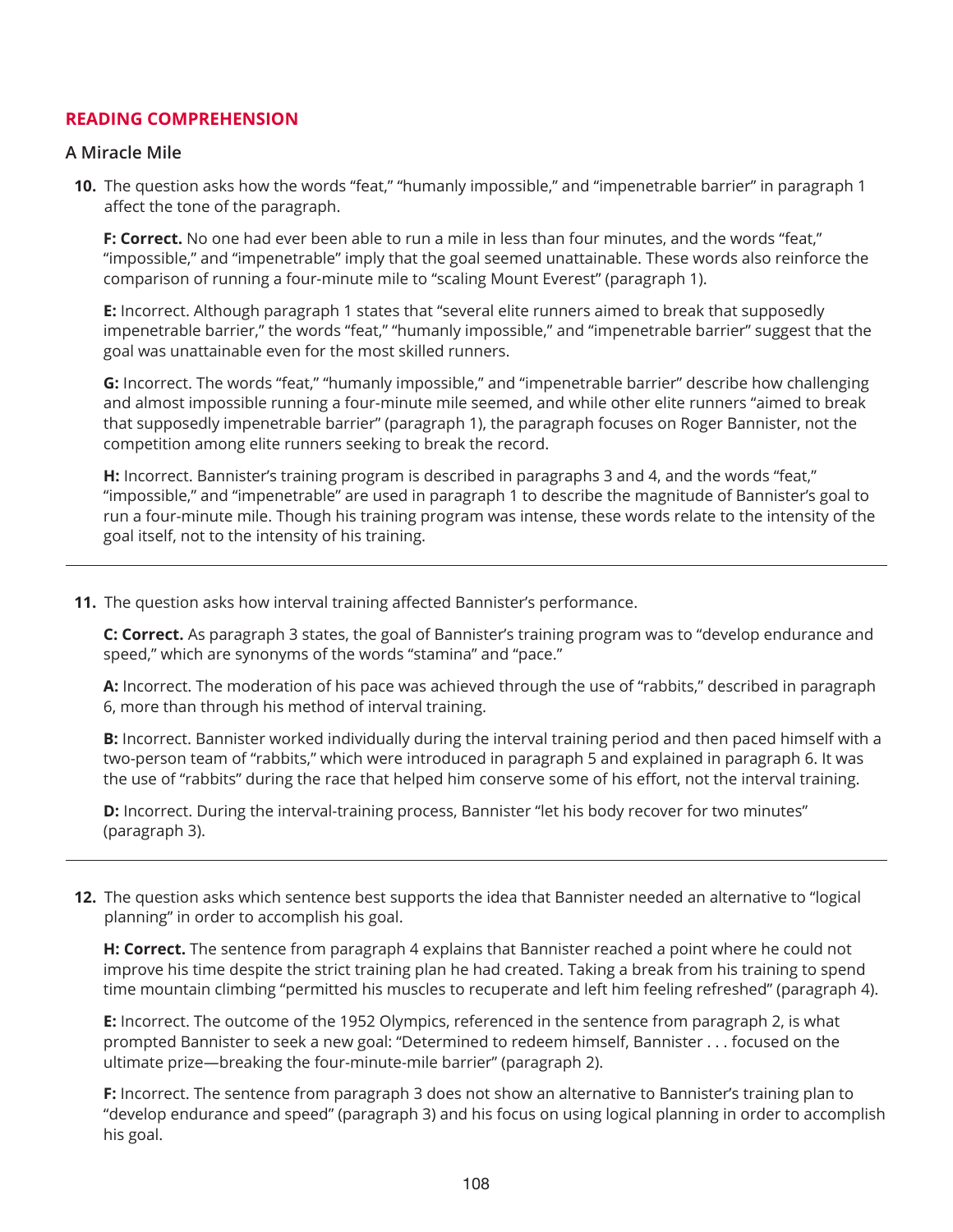**G:** Incorrect. The sentence from paragraph 4 focuses on details of his training plan, explaining the "intensive interval training" (paragraph 3) that Bannister used to build his endurance and speed, not an alternative form of preparation.

**13.** The question asks which sentence indicates that Bannister nearly made a mistake that would have cost him the world record.

**C: Correct.** If Bannister had begun running faster than the "steady but grueling pace" (paragraph 7) set by his "rabbit," he would likely not have had enough energy to finish the race. As paragraph 6 notes, "the runner conserves about 15 percent of his or her effort" by allowing the "rabbit" to set the pace. Bypassing the "rabbit" at that point in the race could have cost Bannister energy and, in turn, the record.

**A:** Incorrect. The sentence from paragraph 4 describes a challenge Bannister faced during his training period, when he used "intensive interval training to develop endurance and speed" (paragraph 3). Bannister ran laps on a "quarter-mile track" (paragraph 3) and was able to control his pace at this time―unlike during the actual race to break the record.

**B:** Incorrect. The sentence from paragraph 6 describes the start of the race and Brasher's role as "first rabbit" for Bannister. Bannister was behind Brasher, following their plan for breaking the record.

**D:** Incorrect. The sentence from paragraph 7 describes how Bannister leaped ahead of Chataway, his second "rabbit," at the appropriate time in the effort to break the record. Chataway had "surged forward, leading Bannister at this same punishing rate for another lap and a half" (paragraph 7) before Bannister moved past him.

**14.** The question asks what idea is conveyed by the phrase "a new mindset had taken root" in paragraph 8.

**E: Correct.** After Bannister ran the mile in under four minutes, it became clear to other runners that this goal was within the realm of human ability, and "soon after Bannister's achievement, four other athletes matched his performance" (paragraph 8).

**F:** Incorrect. While the passage states that runners broke the four-minute-mile barrier after Bannister initially broke it ("Soon after Bannister's achievement, four other athletes matched his performance" [paragraph 8]), running a four-minute mile is still impressive and a challenge for elite runners.

**G:** Incorrect. Although runners most likely knew that the training needed in order to break the four-minutemile barrier was difficult and intensive, the phrase "a new mindset had taken root" focuses on their belief in the possibility of breaking the four-minute-mile barrier, which had been viewed as a "supposedly impenetrable barrier" (paragraph 1), not the idea that the training was difficult.

**H:** Incorrect. Even though "four other athletes matched his performance" and "the record continued to fall" (paragraph 8), the phrase "a new mindset had taken root" does not refer to the idea that there was an increase in the number of runners entering races just to try breaking the four-minute-mile barrier.

**15.** The question asks how Bannister's loss in the 1952 Olympics influenced his decision to pursue breaking the four-minute-mile barrier.

**C: Correct.** Bannister sought to redeem himself after "he finished in a dismal fourth place" at the Olympics (paragraph 2). He thought that his performance "was a disappointment for him and his country, Great Britain," and he responded by setting a goal to successfully conquer the four-minute mile, which was considered the "ultimate prize" (paragraph 2).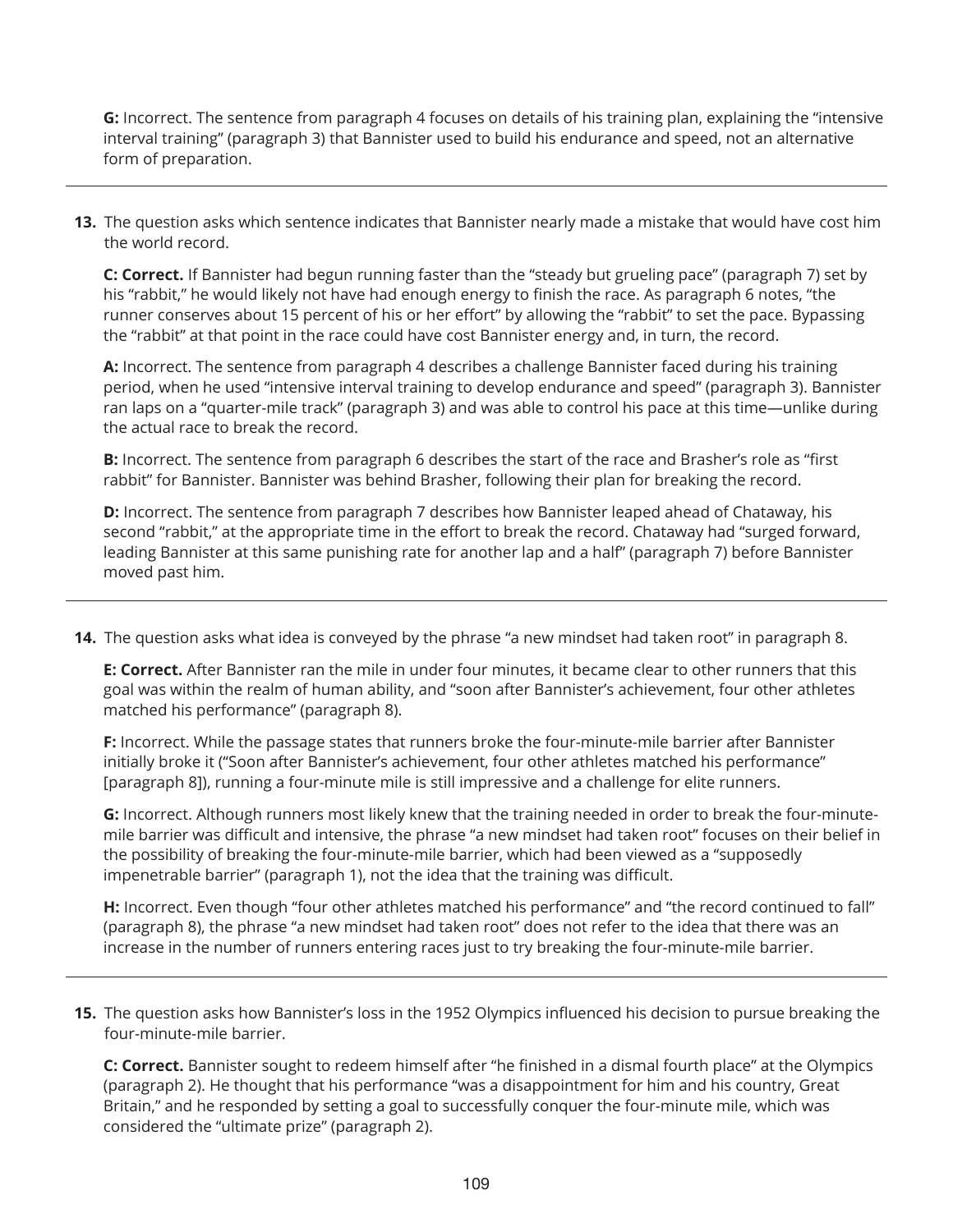**A:** Incorrect. While Bannister recognized the weaknesses that led to his poor performance in the Olympics and worked "to develop endurance and speed" (paragraph 3), the loss made him "determined to redeem himself" (paragraph 2). The desire for redemption influenced Bannister to focus specifically on running a mile in under four minutes, rather than on winning other races or training for other distances.

**B:** Incorrect. Although Bannister developed an "intensive interval training" plan to improve his "endurance and speed" (paragraph 3), he applied a different approach only after his progress toward a four-minute mile reached a "plateau" (paragraph 4) in 1954. It was his desire to "shave off at least one more second in order to reach his target" (paragraph 4) that prompted him to take a break from interval training and go mountain climbing for three days.

**D:** Incorrect. Bannister's loss at the 1952 Olympics motivated him to change his training focus to reaching the "ultimate prize" (paragraph 2) of breaking the four-minute-mile barrier, which no other runner had accomplished. His loss at the Olympics did not present him with a specific opportunity to reach this goal.

**16.** The question asks how the author's use of chronological structure contributes to the development of ideas in the passage.

**H: Correct.** The chronological structure of the passage follows the progression of Bannister's training from his loss at the 1952 Olympics to the race where he ran the first sub–four-minute mile on May 6, 1954 (paragraph 5).

**E:** Incorrect. While paragraph 4 mentions the "plateau" Bannister dealt with and the break that "permitted his muscles to recuperate," the chronological structure of the passage focuses mainly on the progression of Bannister's process over time.

**F:** Incorrect. Even though the passage suggests that Bannister's ability to break the four-minute-mile barrier improved and that he felt "prepared to attempt to break the world record" (paragraph 4), the chronological structure of the passage primarily serves to show how Bannister's progress over time led to his success.

**G:** Incorrect. The chronological structure of the passage begins with an acknowledgement that Bannister was inspired to break the four-minute-mile barrier by his loss at the 1952 Olympics (paragraph 1); however, the overall organization of the passage highlights his dedicated efforts over time to break the four-minutemile barrier.

**17.** The question asks how the sentences from paragraph 7 contribute to the development of ideas in the passage.

**A: Correct.** The sentences from paragraph 7 show that toward the end of the race, Bannister knew that the goal of breaking the four-minute-mile barrier was within his grasp and that he had the focus necessary to achieve it. The sentence following Bannister's quotation states that he did indeed meet his goal, crossing "the finish line in 3 minutes 59.4 seconds" (paragraph 7).

**B:** Incorrect. The feelings Bannister expressed in the sentences from paragraph 7 did not erase those related to his loss at the 1952 Olympics, which were what drove him to the achievement he was about to make.

**C:** Incorrect. While the quotation states Bannister felt "unity," the sentences from paragraph 7 capture Bannister's focus on his chance to break the barrier and what he was feeling at that moment.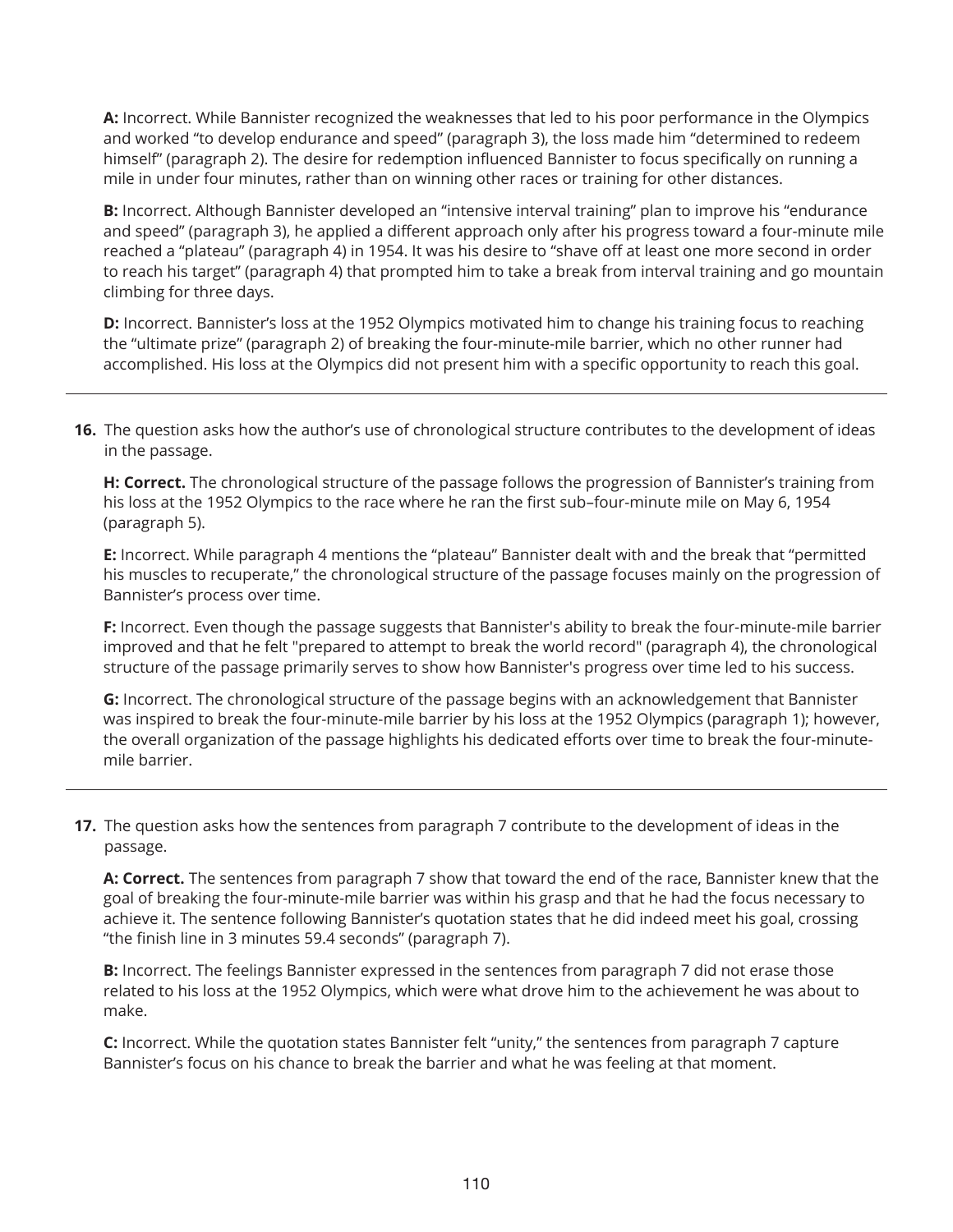**D:** Incorrect. The sentences from paragraph 7 express a feeling of realization that Bannister was on the verge of reaching a goal. The sentences show that in the seconds before crossing the finish line, Bannister was fully focused on the end goal and was not thinking about his training or his running technique.

#### **Ode to Fireworks**

**18.** The question asks what the fireworks in the poem represent about the speaker.

**F: Correct.** The speaker misses the experience of watching the fireworks display with family and friends but understands that time has progressed and that life is now different. The lines "This was a treat we waited / all year for" (lines 6–7) highlight the significance of the memory of waiting for and watching the fireworks. In the speaker's present, the lines "I remember the feel of the pickup truck bumping / across the ridged field" (lines 40–41) emphasize the key details from the experience that stand out in the speaker's mind when something in the current environment reminds the speaker of the past.

**E:** Incorrect. While the speaker misses elements of the past, the speaker is also positive about the present, with comparisons to a "constant celebration" (line 33) and descriptions of "the music of people" (line 36). The speaker does not indicate a desire to return to a simpler way of living.

**G:** Incorrect. While the speaker does share details about the present and the tone is generally positive, the fireworks do not suggest that the speaker has high expectations for how everyday life should be. The third stanza (lines 28–42) describes some of the speaker's imaginings about the aspects of going about one's daily life, but the speaker does not form expectations from these fantasies.

**H:** Incorrect. While the speaker does mention discussing cloud shapes with a family member in lines 19–20, the fireworks serve as a more general reminder of the speaker's past life. Viewing the bright lights of the city makes the speaker recall memories of the speaker's past and the feelings of anticipation before the fireworks show.

**19.** The question asks what the comparison in lines 8–9 of the poem is used to convey.

**A: Correct.** In lines 8–9 the speaker compares the deep thumping noises at the start of a fireworks show to the muffled thumping sound made when beating a rug to clean it. The imagery of "low, dull *thwumps*" (line 8) (onomatopoeia) describes a sound that is not clear or powerful. To the speaker, these low, distant explosions are the signal that the fireworks display is starting and that the loud, cracking sound of fireworks will be heard soon ("Then we counted the seconds between the lightning / and thunder" [lines 10-11]).

**B:** Incorrect. The comparison in lines 8–9 deals with the low sound of the first fireworks shooting off rather than the streaks of light they emit. To the speaker, the low "*thwumps*" (onomatopoeia) are the signal that fireworks are about to explode overhead, much like the way a streak of lightning during a storm indicates that a crash of thunder will follow in a few seconds.

**C:** Incorrect. The *thwump* (onomatopoeia) sounds are the start of the fireworks show, not thunder. As a comparison, the speaker says the initial "*thwumps*" of the fireworks signal anticipation for the full explosion that will come, much like the way the speaker would watch for lightning and count the seconds before an impending thunderclap (lines 10–11).

**D:** Incorrect. The muffled *thwump* (onomatopoeia) sounds occur before the dazzling explosion of lights and before sparks start to fall from the sky. The comparison focuses on the sounds of the experience, not the sight of the experience.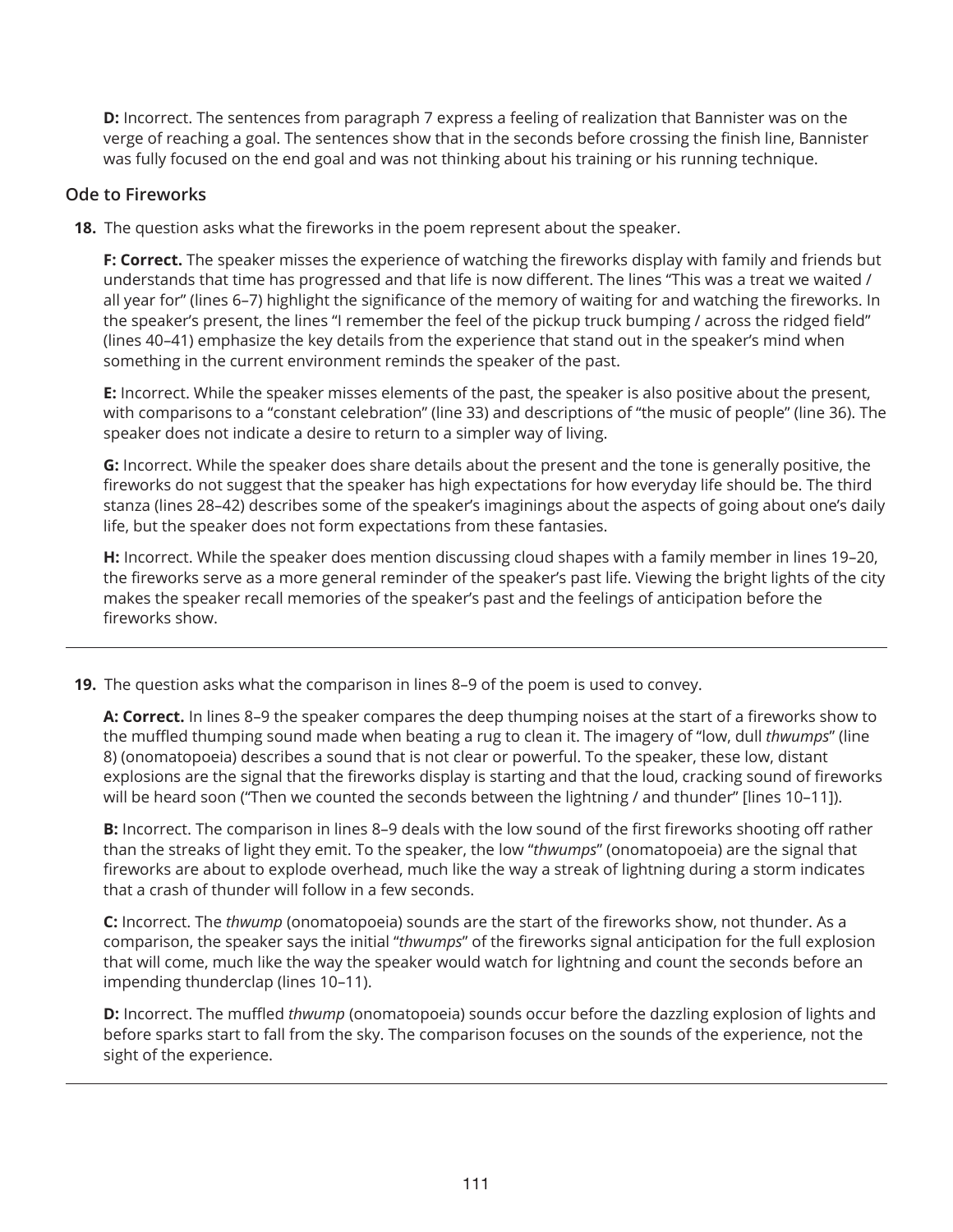**20.** The question asks what the word choice in lines 22–23 of the poem conveys about the speaker.

**H: Correct.** The word "jewels" creates a picture of watching shining and sparkling explosions in the night sky and suggests that this experience holds sentimental and emotional value for the speaker. The speaker cherishes the memory of the experience.

**E:** Incorrect. The word "jewels" is used figuratively to indicate the sentimental value that the experience of watching the fireworks holds for the speaker. There is no indication in the poem that the speaker values material possessions.

**F:** Incorrect. The use of the word "jewels" highlights the importance of the memory in the speaker's mind. The imagery in the words "written upon" expresses the way the bright streaks of light curve and fly across the night sky, not that the speaker views the fireworks display as "magical."

**G:** Incorrect. The speaker describes the elements of the fireworks display that stand out most clearly. The view of the bright, colorful fireworks streaking across the sky is distinct, but it is not unique to the country setting.

**21.** The question asks what the use of italics on the word "*night*" in line 24 is most likely intended to emphasize.

**B: Correct.** The italics are intended to place emphasis on one key aspect of nighttime—total darkness. The speaker is making a point that night in the country was truly dark, unlike the night the speaker currently experiences in a city, where light emitted from buildings and vehicles prevents complete darkness.

**A:** Incorrect. The purpose of italicizing the word "*night*" is not to convey mystery. While the speaker refers to not knowing the exact location where the firework viewing took place ("in the stubble of what had been / somebody's cornfield" [lines 25–26]), the emphasis on "*night*" is meant to highlight the darkness and contrast the bright light from the fireworks soaring across the sky.

**C:** Incorrect. The tone in the second stanza is positive, showing admiration for the beauty visible in true darkness rather than fear: "But it was another thing to see / the sky at night written upon / with those jewels" (lines 21–23).

**D:** Incorrect. The speaker is talking about the general experience of watching fireworks on several occasions, not focusing on the events of a specific night. The use of italics on the word "*night*" emphasizes the speaker's memory of the persistent darkness.

**22.** The question asks what the purpose is of the repeated words "rising and falling" in lines 26 and 37.

**F: Correct.** The first mention of these words occurs during a recollection of the speaker's past, and the second takes place during a description of the speaker's present. The speaker looks to the connections between the country setting ("All around us, crickets / stridulated in the stubble of what had been / somebody's cornfield, their song rising and falling" [lines 24–26]) and the city setting ("And the music around me is the music of people, / their voices rising and falling in a hundred languages" [lines 36–37]) as a source of comfort.

**E:** Incorrect. These lines do not provide insight into the speaker's interactions or feelings of solitude. The speaker mentions the emptiness of the country and the crowds in the city, but these repeated words are meant to draw a connection between the locations rather than show differences between them.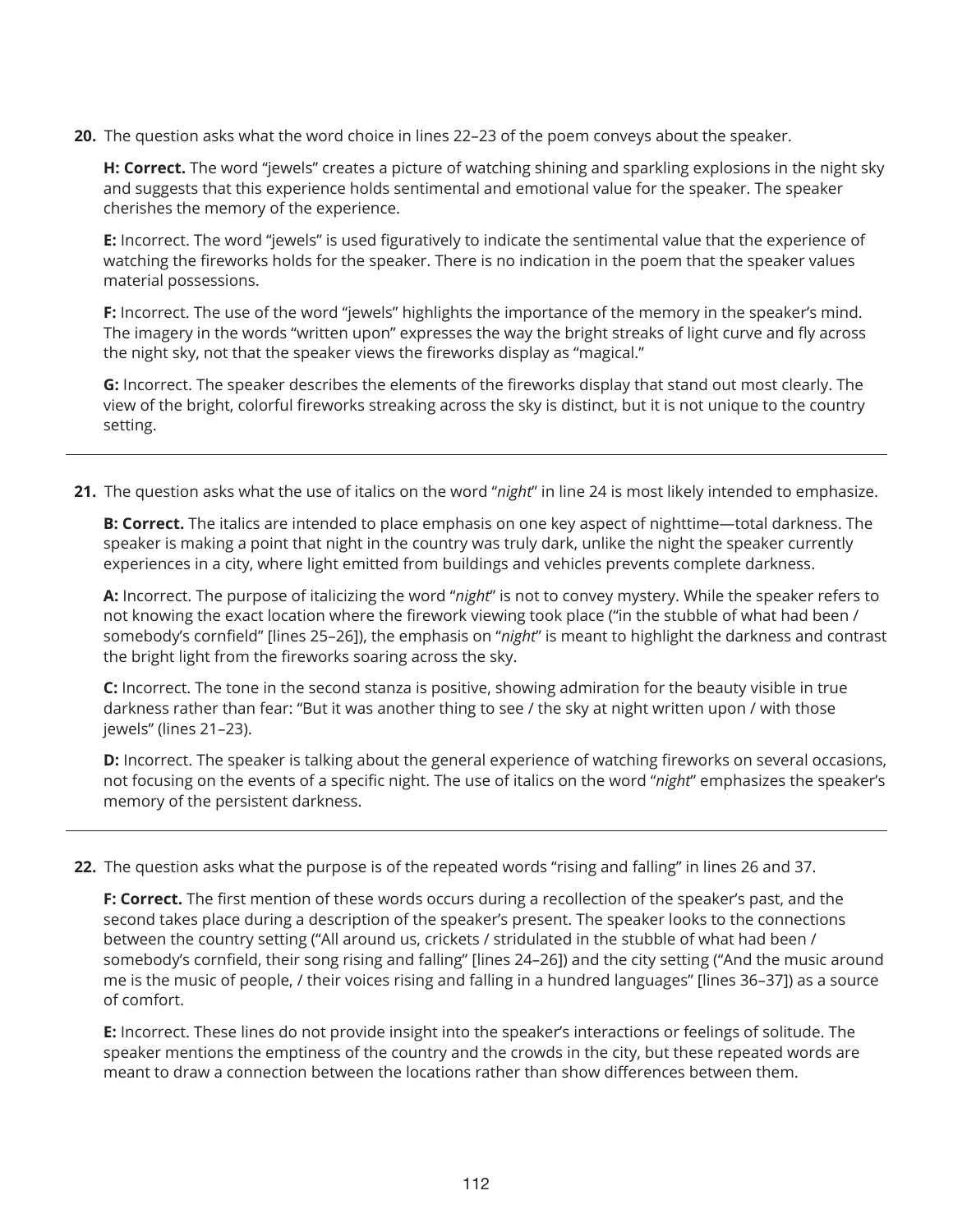**G:** Incorrect. Even though the lines call out specific sounds, the purpose of the repetition of the words in the two parts of the poem is to show how the speaker connects the two settings. The "rising and falling" of the sounds are one detail the speaker highlights.

**H:** Incorrect. The repetition of the words "rising and falling" is used to compare the different locations in the speaker's life, not to compare fireworks to the sounds of crickets in the country or to the sounds of people moving and talking in the city.

**23.** The question asks what impact the phrase "Everything is a constant celebration" (line 33) has in the poem.

**C: Correct.** From the speaker's perspective, the constant light ("awash in light" [line 32]) contributes to the speaker's feeling that, in the city, celebratory fireworks are ever-present. In comparison, fireworks lit up the country sky only for celebratory occasions or annual events ("In autumn my mother drove us to the edge of the field / where the fair was set up year after year" [lines 1–2]).

**A:** Incorrect. The speaker describes a sense of happiness and contentment in both the city and the country and does not indicate that one setting is more pleasurable than the other.

**B:** Incorrect. The word "celebration" has a positive association and does not imply that the speaker is overwhelmed in the city. Throughout the third stanza (lines 28–42), the speaker conveys appreciation for the elements of the city that make it different from the country ("And the music around me is the music of people, / their voices rising and falling in a hundred languages" [lines 36–37]).

**D:** Incorrect. While the speaker observes many things going on in the city at a given moment, the "constant celebration" in line 33 is intended to convey a comparison to the speaker's previous experience in the country rather than emphasize the hectic pace of life in the city. The continual light and sounds in the city remind the speaker of lights and sounds experienced only on occasion in the country.

**24.** The question asks how the memory in lines 41–42 affects the speaker.

**H: Correct.** The memory of watching the fireworks on the way home creates a sense of comfort that stays with the speaker ("escorted us home"). The speaker looks forward to moments when the youthful experience ("childhood bursts") of being excited by something like a fireworks display can be a source of happiness.

**E:** Incorrect. The speaker does not express concern in these lines about the impossibility of returning to childhood or the past. For the speaker, the past and the memories associated with it are a source of comfort and a way to remember simpler times ("I remember the feel of the pickup truck bumping / across the ridged field" [lines 40–41]).

**F:** Incorrect. While the speaker recalls anticipation before the start of a fireworks display, there is no hint that the speaker is impatient. Particularly in lines 41–42, the speaker is reminded of the expectation of hearing and seeing fireworks and the sense of simple contentment felt in the experience ("I find myself / craning my neck upward at odd moments" [lines 29–30]).

**G:** Incorrect. The speaker is reflecting on past experiences and pointing out the elements of the city that remind the speaker of these past experiences. The speaker acknowledges the differences between the country and city settings but does not convey regret for leaving the rural area ("This is where we live now, / and it is how we live now, awash in light / of every hue" [lines 31–33]).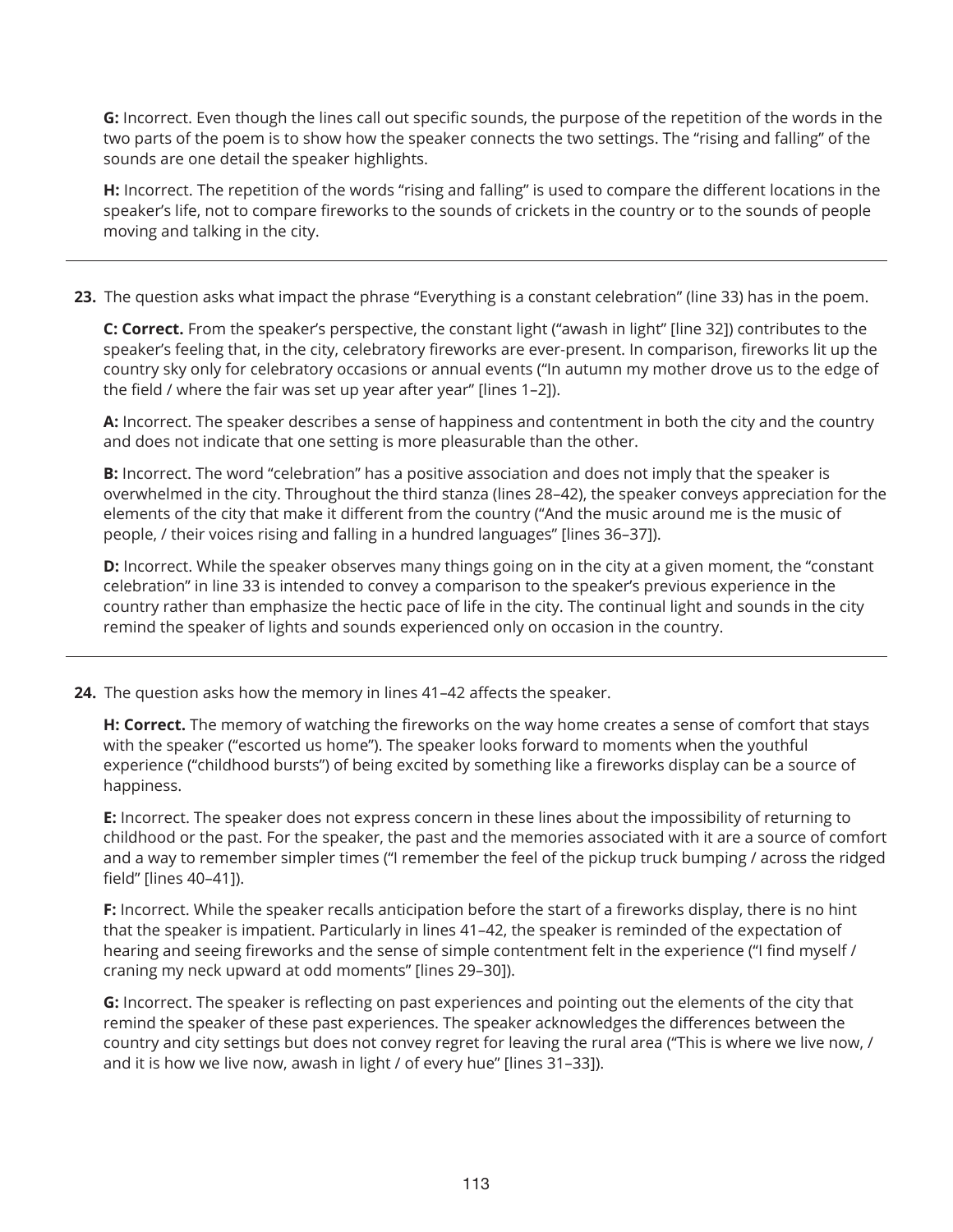## **Excerpt from "A Research Riddle Resolved"**

**25.** The question asks how the sentence from paragraph 2 contributes to the overall structure of the excerpt.

**D: Correct.** The sentence from paragraph 2 serves as a transition from the introductory idea of "the animal still captures our imagination anew and irresistibly attracts the attention of science writers everywhere" (paragraph 1) to the central idea that the platypus has great scientific significance.

**A:** Incorrect. While the sentence from paragraph 2 does mention the platypus's unique appearance, the remainder of the excerpt does not focus on the physiology of the platypus but instead focuses on the significance of scientists' platypus research and what it can "tell us about people" (paragraph 4).

**B:** Incorrect. Paragraph 1 discusses the platypus as the "duck-billed" animal that "still captures our imagination anew and irresistibly attracts the attention of science writers everywhere," but highlighting the idea that the platypus's unusual appearance has attracted scientist's attention is not how the sentence from paragraph 2 fits into the overall structure of the excerpt.

**C:** Incorrect. Paragraph 1 states that "the May 2008 *Nature* report detailing the DNA insides of the duckbilled platypus invited colorful tales from just about every mainstream media outlet," but it does not discuss current ideas in the field. Paragraph 2 focuses on the "scientific surprise" of the platypus.

**26.** The question asks what the phrase "evolutionary DNA tapestry" in paragraph 3 conveys about the platypus.

**E: Correct.** In the excerpt, the term "tapestry" conveys the sense of a rich history; the "platypus heritage" described in paragraph 3 is woven together with "threads" from mammals, birds, and reptiles in its genetic background.

**F:** Incorrect. While paragraph 3 does mention mammals and reptiles, it does not discuss when the platypus developed traits from those classifications. Rather, it refers in general to "hundreds of millions of years ago, when reptiles and mammals branched off the evolutionary tree."

**G:** Incorrect. The excerpt never claims that, compared with other animals, the platypus is the best resource for studying the evolution of animal genomes. The excerpt indicates that the platypus's status as a "scientific oddity" provides "a window into a time in history when mammals became unique—gaining the ability to bear live young, produce milk for them, and grow a warm, furry coat" (paragraph 6).

**H:** Incorrect. The excerpt states that the platypus genome is a "scientific oddity" (paragraph 6) that is useful to researchers, but the reason it is useful is because of DNA evidence that shows "a window into a time in history when mammals became unique" (paragraph 6), not because its genes have never been altered.

**27.** The question asks how paragraph 8 fits into the overall structure of the excerpt.

**A: Correct.** Paragraph 8 acts as a transition from the discussion of how "our own, modern-day genomes are still a big mystery" (paragraph 7) to the discussion of how scientists use comparative genomics to compare "human genes with those from animals" (paragraph 8).

**B:** Incorrect. Paragraph 8 introduces the practice of comparing "human genes with those from animals," but it does not clarify or provide details about how scientists solved the problem of studying complex human genomes using comparative genomics.

**C:** Incorrect. Rather than contrasting the effort of the study of the human genome with the effort of a separate study of animal genomes, paragraph 8 discusses a study that is comparing human and animal genomes in order "to see what has been kept the same and what has evolved to be different."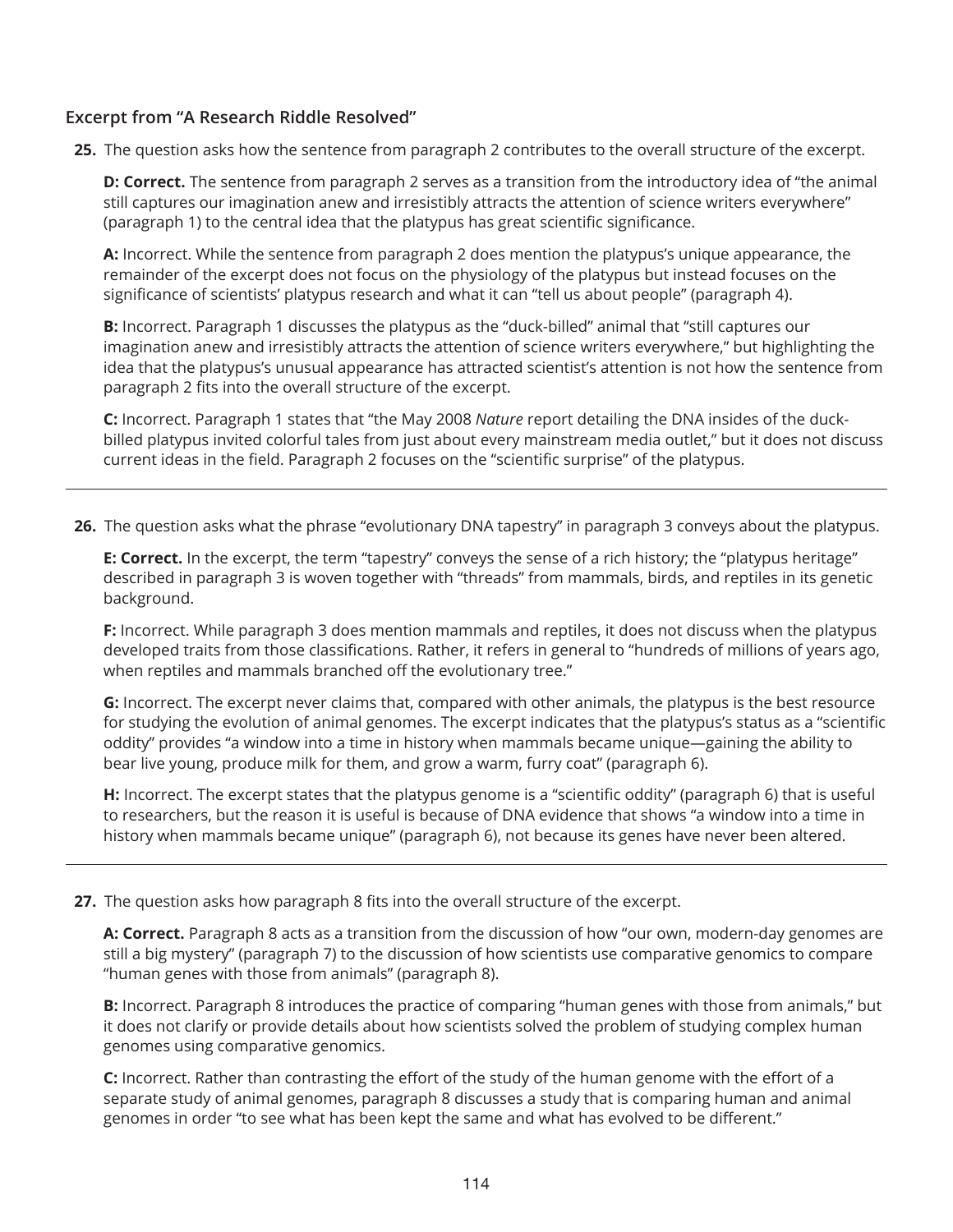**D:** Incorrect. While the mention in paragraph 8 of "3 billion DNA 'letters' " certainly highlights the enormous challenge of fully analyzing the human genome, the point of paragraph 8 is to transition the excerpt to the topic of how comparative genomics can shed light on the human genome.

**28.** The question asks for the best summary of the section "Same and Different" (paragraphs 9–11).

**G: Correct.** This sentence describes the most important idea of the section: the discovery of genes that humans have in common with other species that can yield information about human disease. As stated in paragraph 10, "The goal of this research is to find regions of similarity and difference in order to better understand the structure and function of human genes."

**E:** Incorrect. The fact that the platypus is the latest species whose genome is being compared with the human genome is just a detail of this section. The focus of the section is on the fact that comparing genomes can teach us about human disease. Paragraph 9 reveals this when it states that "scientists compare the genome sequences of several species: human, mouse, and a wide variety of other organisms from single-celled fungi to elephants and, now, the platypus."

**F:** Incorrect. While comparative genomics is a way to examine many different species, this detail is not the main point of this section. Paragraph 10 notes that the "goal of this research" focuses on the fact that comparing genomes can teach us about human disease.

**H:** Incorrect. While this section does mention the use of computers in comparative genomics, this information is a detail about how the research is carried out; the computers are a tool in discovering whether "this information may translate into ways to understand, treat, and prevent human diseases" (paragraph 11).

**29.** The question asks how the details in paragraphs 12–14 about the platypus's different abilities convey a central idea of the excerpt.

**D: Correct.** In describing the platypus's different abilities, paragraph 12 states that "the findings traced the evolutionary path from birds and reptiles to mammals." Paragraphs 12–14 elaborate on the findings to support a central idea of the excerpt, which is that the platypus is rare in having bird, reptile, and mammal DNA.

**A:** Incorrect. The fact that "platypuses have genes that make the milk protein casein: "(paragraph 13) just like humans do is an important supporting detail, but it is not a central idea of the excerpt.

**B:** Incorrect. While paragraph 14 explains that the platypus produces venom "like its ancestral snake and lizard cousins," which suggests the platypus has the ability to defend itself, this information is a supporting detail and not a central idea of the excerpt.

**C:** Incorrect. Paragraphs 12–14 do state that the platypus has lost some of its "chicken-ness" (paragraph 12) while gaining traits in common with mammals and reptiles, but this information is a supporting detail and not a central idea of the excerpt.

**30.** The question asks how the author elaborates on the idea that creating a full analysis of platypus DNA was an important scientific endeavor.

**E: Correct.** The importance of the research into platypus DNA is explained in the excerpt through descriptions of what this research can teach us about human genetics and disease. The question is raised directly in paragraph 4 and begins to be answered in paragraph 6 ("The platypus genome results ... provide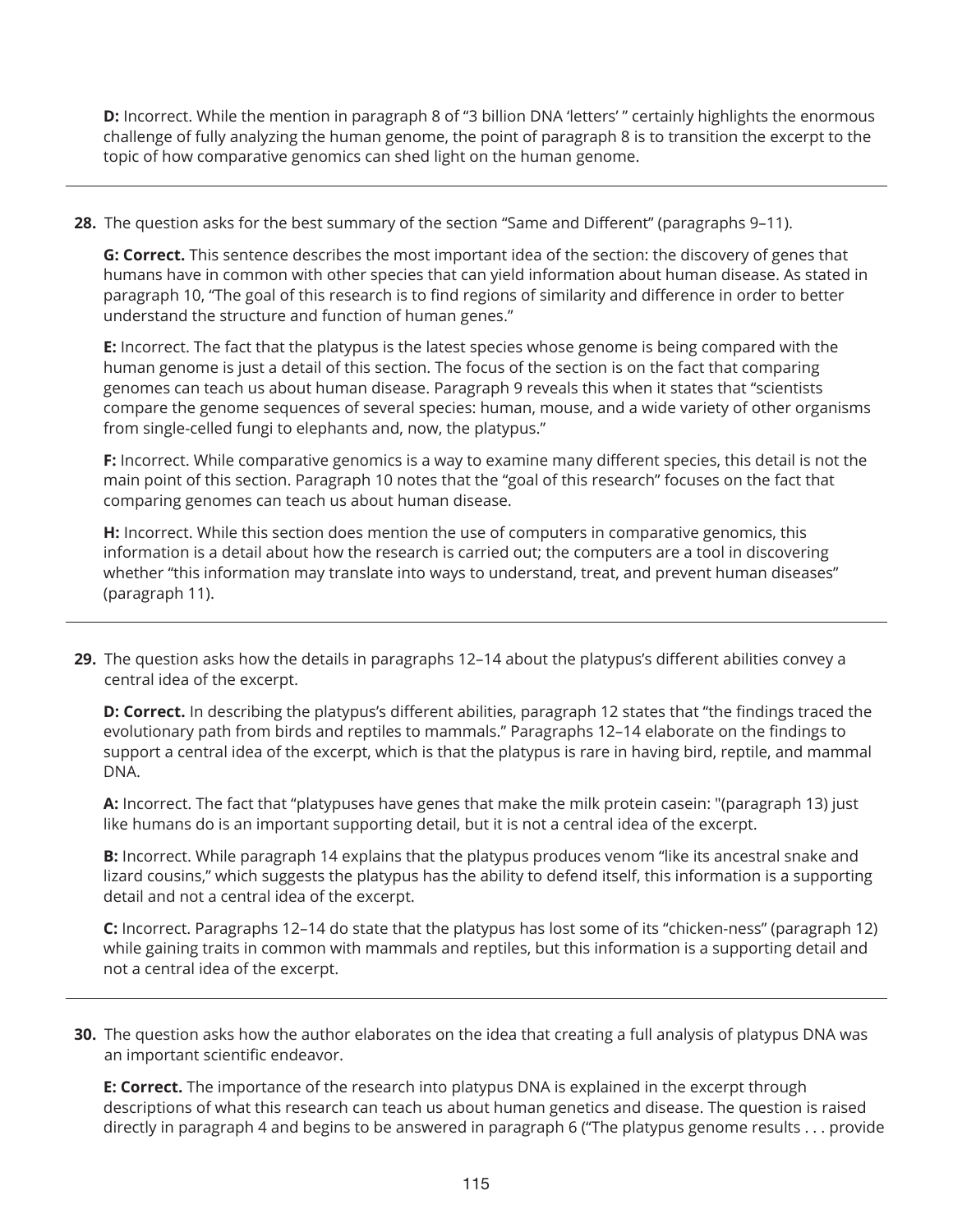researchers a window into a time in history when mammals became unique—gaining the ability to bear live young, produce milk for them, and grow a warm, furry coat"). This importance is also addressed in the "Same and Different" section (paragraphs 9–11) and in paragraphs 15 and 16.

**F:** Incorrect. The comparison of the platypus with its bird and reptile relatives in paragraphs 12–15 is important to locating the platypus on its evolutionary family tree and in showing the connection between DNA and functionality. This comparison does not, however, explain the excerpt's main reason for asserting that the analysis of platypus DNA was an important scientific endeavor.

**G:** Incorrect. The excerpt begins with a description of the platypus's appeal because of its "cuteness and weirdness" (paragraph 2) and goes on to explain the genetic reason for the animal's "patchwork of genes" (paragraph 2). However, this information does not address the reason why the analysis of platypus DNA is considered an important scientific endeavor.

**H:** Incorrect. Understanding how genetics can be aligned to physiological function is important to understanding why such research can reveal information about human health and disease, which is the real importance of this scientific endeavor, rather than the discussion of physiological function itself.

**31.** The question asks how researching the genomes of other animals can inform scientists' understanding of human health and disease.

**B: Correct.** Paragraph 11 explains that finding ways that animal genomes are similar to the human genome helps researchers "locate signals that control how genes work."

**A:** Incorrect. Although tracking how other animals evolved helps researchers better understand our "rich and diverse planet" (paragraph 18) through understanding genes, the potential benefits to human health will not necessarily preserve or sustain nature.

**C:** Incorrect. While paragraph 11 does point out that all living things share an ancestor, the idea that they, therefore, share genetic traits is only implied. This idea does not contribute to the main focus of the research.

**D:** Incorrect. The statement that "understanding how other animals are similar to one another helps researchers find new ways to understand the human genome" is too general to provide support for the main focus of the genetic research described in the excerpt. To learn more about human health and disease, scientists need to understand the similarities between the genetic material of animal species, not the similarities between the animals themselves.

**32.** The question asks which sentence from the excerpt best supports the idea that the same DNA material results in the same traits even in different classes of animals.

**H: Correct.** The sentence from paragraph 14 describes two different classes of animals—reptiles and monotremes—that have the ability to create venom, a trait that resulted from the same DNA material "mixed and matched together."

**E:** Incorrect. The sentence from paragraph 2 describes the combination of DNA material from several classes of animals that makes up platypus DNA; however, the sentence does not address whether any of those different animals share traits or whether they share some of the same DNA.

**F:** Incorrect. The sentence from paragraph 3 emphasizes the relationship between two different classes of animals—reptiles and mammals—by discussing when they branched off the same evolutionary tree. However, the sentence does not address whether those classes of animals share any traits.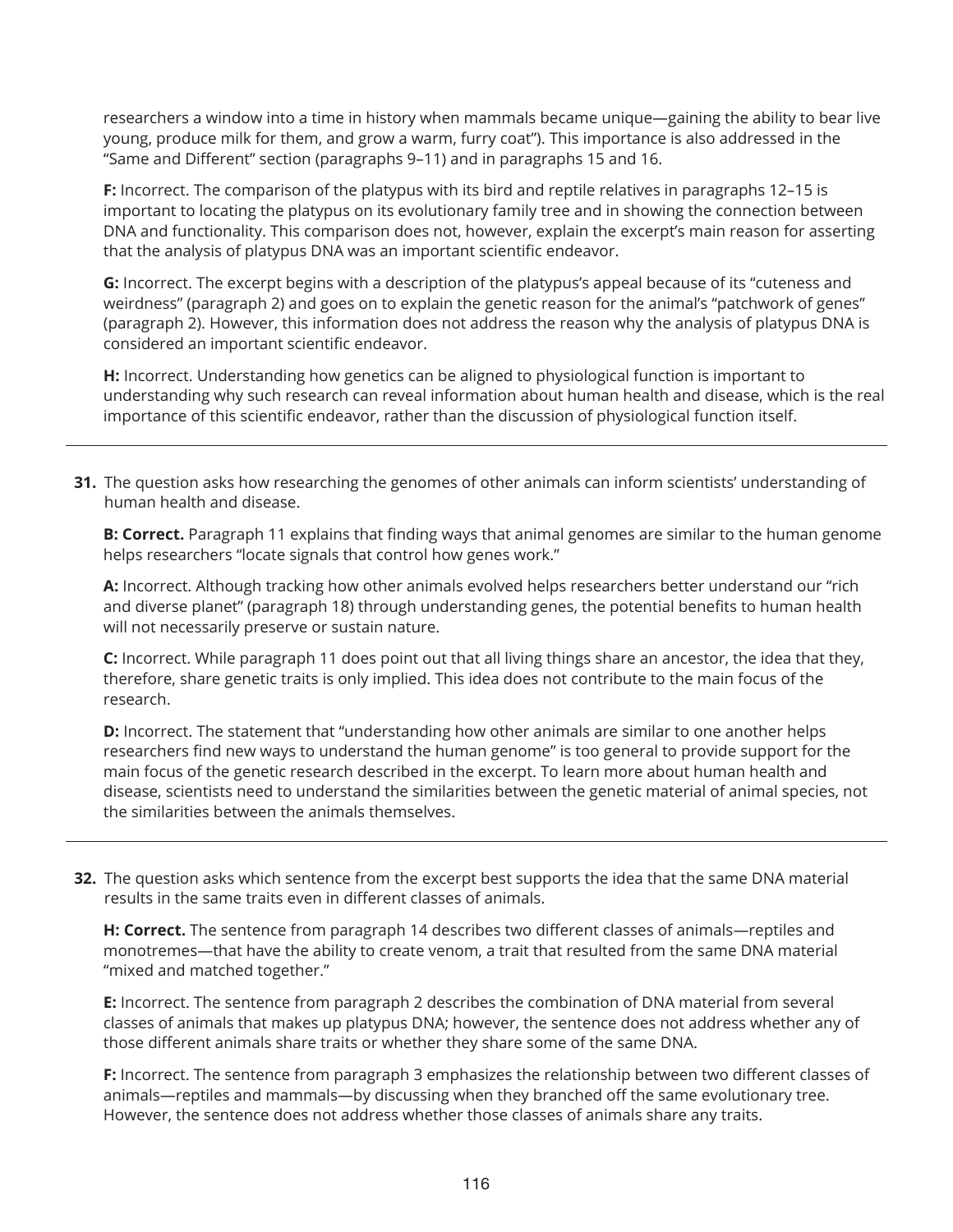**G:** Incorrect. The sentence from paragraph 4 questions whether platypus DNA can teach us something about humans and human disease, which implies that there must be something in common between these two animals. However, it does not state that these two animals actually share traits or DNA.

#### **Excerpt from "How We Made the First Flight"**

**33.** The question asks how paragraph 1 introduces the idea that the Wright brothers knew that their flight attempt was risky.

**A: Correct.** Paragraph 1 describes the Wright brothers sending "the signal" to notify the lifesaving crew to stand by as they attempted flight; the need for lifesaving experts to be available in case of an accident introduces the idea that the attempted flight might crash.

**B:** Incorrect. By themselves, the specifics on the speed of the wind do not emphasize the danger of the flight. And while the brothers admitted that the strong wind posed certain risks, they also noted that the windy conditions might make landing safer ("estimated that the added dangers in flight would be partly compensated for by the slower speed in landing" [paragraph 1]).

**C:** Incorrect. The slower landing was expected as a result of the windy conditions, but it was not part of a plan to increase the safety of the flight.

**D:** Incorrect. While the Wright brothers' initial decision to wait to see if the wind would die down does suggest they were concerned about the safety of the flight, the explanation of their decision to proceed with the flight shows that they expected one benefit from the poor weather: "the slower speed in landing" (paragraph 1).

**34.** The question asks how the sentence from paragraph 4 contributes to the development of ideas in the excerpt.

**G: Correct.** The sentence from paragraph 4 indicates that the Wright brothers had agreed to take turns attempting to achieve the first flight, which suggests their eagerness to each be the first to successfully fly the machine.

**E:** Incorrect. The sentence from paragraph 4 does not refer to the challenge of the winter conditions during the flight attempt.

**F:** Incorrect. While the sentence from paragraph 4 specifically references a previous flight several days earlier, it does not state how many attempts came before Wilbur's attempt on December 14th.

**H:** Incorrect. Orville's trial came about merely as a result of turn-taking, which would suggest that there was no greater likelihood of success or reason to be more confident than there had been for previous attempts.

**35**. The question asks what idea is most clearly conveyed by the words "only," "nevertheless," and "finally" in the sentence from paragraph 5.

**D: Correct.** The words in the sentence from paragraph 5 suggest that, though the first flight may not have lasted very long or taken the pilot very far, the Wright brothers accomplished something no one had been able to do before: successfully pilot an airplane in flight.

**A:** Incorrect. Although the duration of the flight was short, and a successful flight had taken a long time to achieve, the words in the sentence from paragraph 5 are used to emphasize the remarkable nature of the flight, not the length of time it had taken the Wright brothers to finally be successful.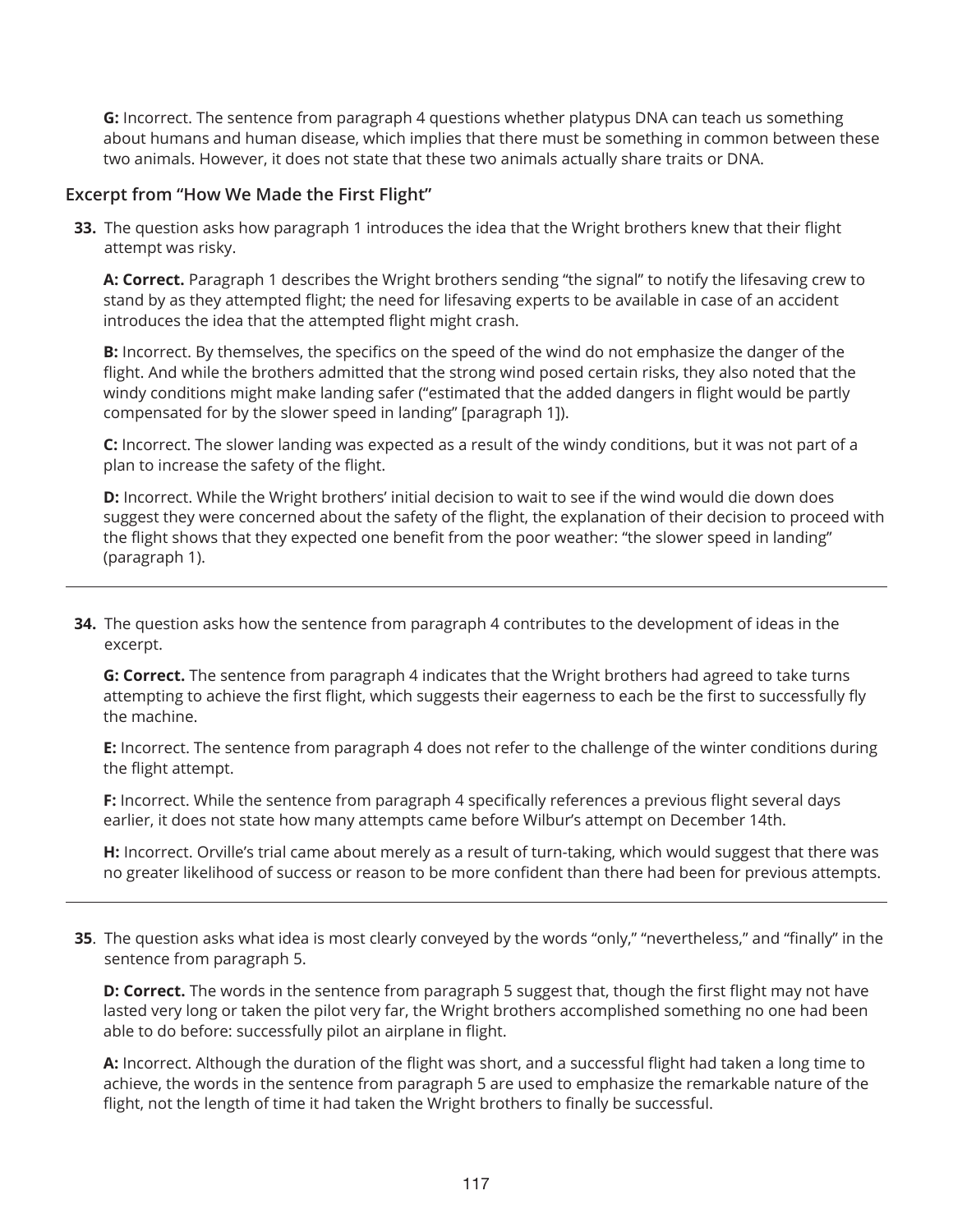**B:** Incorrect. While the hope for longer flights is easy to imagine, the words in the sentence from paragraph 5 do not relate directly to this sentiment; instead, they describe the groundbreaking success of the Wright brothers' flight.

**C:** Incorrect. While the capabilities of the aircraft were demonstrated during the flight, the words in the sentence from paragraph 5 do not apply solely to the machine but also to the efforts of the people who designed it, built it, and actually made it fly.

**36.** The question asks how the sentence from paragraph 5 helps convey Orville Wright's perspective about the first flight.

**F: Correct.** In the sentence from paragraph 5, Orville uses the wind velocity and the machine speed to highlight the distance that the plane covered while in the air and to determine the distance that it would have flown on a day with calm winds, which emphasizes the magnitude of the accomplishment.

**E:** Incorrect. Since there is no indication in the sentence from paragraph 5 that Orville took these measurements while he was flying the plane, the idea that he maintained a scientific approach when attempting flight is an assumption rather than fact. It also does not account for the equivalent distance of the flight in calm air, which emphasizes the importance of the accomplishment.

**G:** Incorrect. Since Orville does not suggest in the sentence from paragraph 5 how far the plane traveled under the actual conditions of high winds, the comparison is incomplete. Additionally, this statement does not address the reason that he would make such a comparison, which allowed him to describe the flight in more impressive terms (540 feet versus 120 feet).

**H:** Incorrect. Unlike the wind velocity calculations made in preparation for the flight, which along with pilot experience might help in determining the success of future flights, the calculations that Orville provides in the sentence from paragraph 5 interpret the results of the first flight and communicate its success.

**37.** The question asks how the details in paragraph 5 about the uneven nature of the flight convey a central idea of the excerpt.

**C: Correct.** The details in paragraph 5 describe the difficulties that the weather conditions and mechanical issues presented and how Orville's flight was successful despite the issues. The ability of the Wright brothers to overcome difficult circumstances and complete the first flight is a central idea of the excerpt.

**A:** Incorrect. Paragraph 5 explains that the rudder was unbalanced and the effect that this issue had on the flight, but the rudder was only part of the reason for the short flight. The length of the flight is not a central idea of the excerpt.

**B:** Incorrect. Although paragraph 5 does explain that the equipment contributed to the difficulty of controlling the plane's flight, the lack of control over the flight is not a central idea of the excerpt, which is the fact that the Wright brothers achieved a successful flight in spite of the challenges involved.

**D:** Incorrect. While paragraph 5 does emphasize the difficulty caused by the wind, it does not describe a "gradual change" in the wind, only that it was "irregular."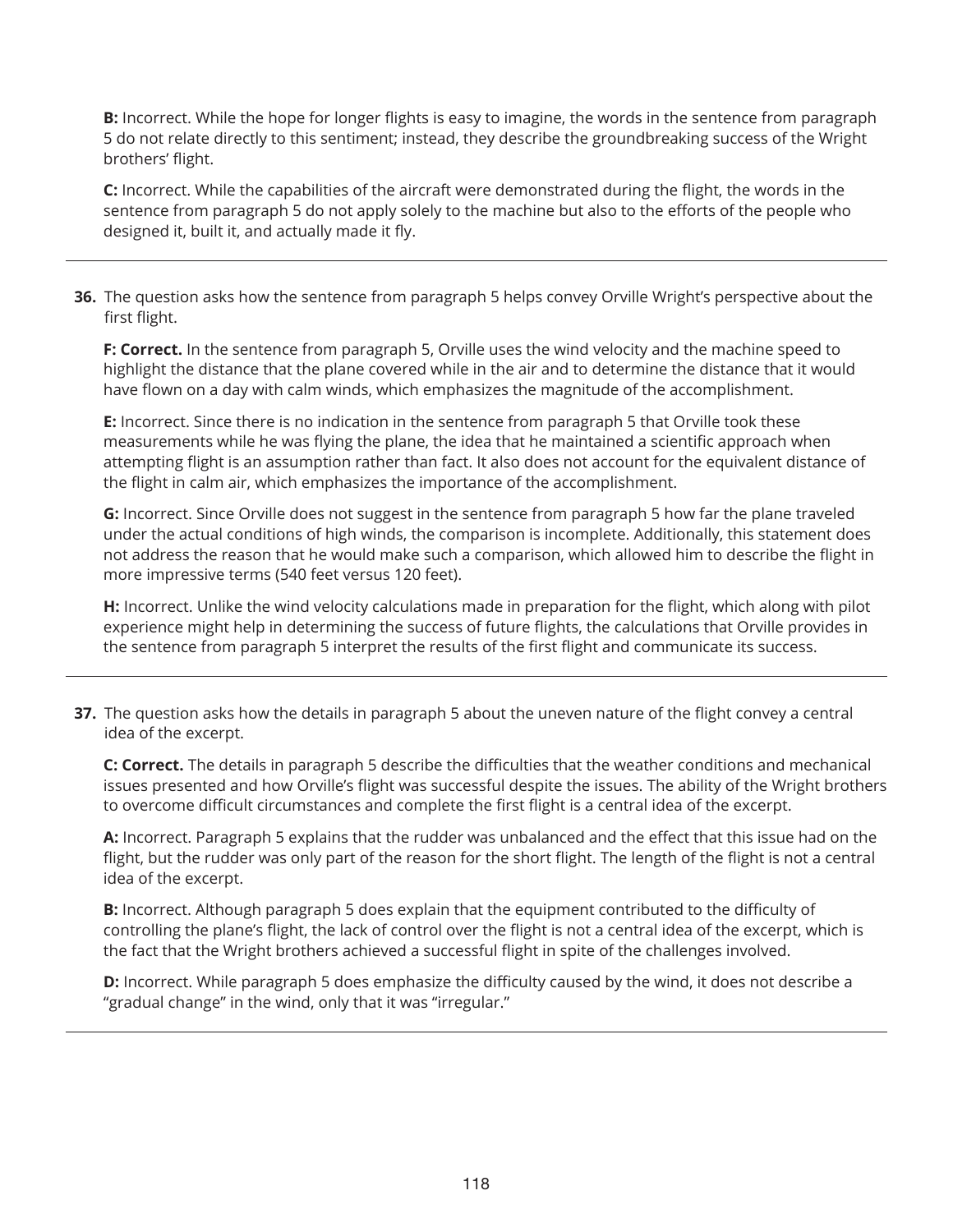**38.** The question asks which sentence from the excerpt supports the idea that the Wright brothers had to adapt their flight plans to accommodate weather conditions.

**F: Correct.** The sentence from paragraph 1 reveals that the Wright brothers adapted by making a risk calculation, based on the wind speed, before the flight. The high speed of the wind could cause difficulties in flight while simultaneously allowing for a slower, more controlled landing.

**E:** Incorrect. Although the sentence from paragraph 1 mentions the rainy weather and frozen puddles, it does not specifically explain how these weather conditions forced the brothers to adapt their plans for the flight.

**G:** Incorrect. The sentence from paragraph 4 does mention wind, but it describes what Wilbur was doing during the attempted flight, not the factors he considered before the flight in order to adapt the plan.

**H:** Incorrect. Although the sentence mentions the "irregularity of the air" during the flight, the sentence from paragraph 5 does not describe how the brothers adapted their flight plans based on the weather.

**39.** The question asks how the use of chronological structure contributes to the development of ideas in the excerpt.

**A: Correct.** Through the chronological structure, Orville addresses all stages of the flight in a way that builds from flight concerns and preparations for takeoff to his experiences during the flight and while accomplishing the successful landing.

**B:** Incorrect. While obstacles are presented within the excerpt, the chronological structure emphasizes the events that ended in the successful achievement of flight on that day rather than how the Wright brothers overcame obstacles.

**C:** Incorrect. The chronological structure of the excerpt does not show that the Wright brothers applied lessons learned from their previous attempts at flight; instead, the structure describes Orville's December 17th attempt.

**D:** Incorrect. While Orville's narrative certainly shows a strong need to analyze wind speed, this idea is not conveyed through the chronological structure of the excerpt. Additionally, the description of the first flight on December 17th indicates that it did not take place in ideal conditions ("We realized the difficulties of flying in so high a wind" [paragraph 1] and "The course of the flight up and down was exceedingly erratic, partly due to the irregularity of the air" [paragraph 5]).

## **Excerpt from** *In Search of the Unknown*

**40.** The question asks how paragraph 2 helps develop the plot.

**G: Correct.** The phrase "uncompromising refusals" in paragraph 2 indicates the confidence that the narrator initially has in his belief that the animals described in the letters are not of value to the society. This confidence is badly shaken as the plot unfolds, as when Professor Farrago states that " 'I am daring to believe that it is the great auk itself' " (paragraph 23). The narrator's transition from an attitude of dismissive doubt to one of budding hopefulness is a major part of the plot of the excerpt ("But I was not shocked; on the contrary, I was conscious that the same strange hope that Professor Farrago cherished was beginning, in spite of me, to stir my pulses, too" [paragraph 34]).

**E:** Incorrect. As paragraph 1 indicates, writing such letters is one of the main parts of the narrator's job ("and I was always busy, part of the day, in dictating answers to correspondents"), and he shows no indication that this work is unnecessary. The letters are to inform people whether the zoo will accept their animals.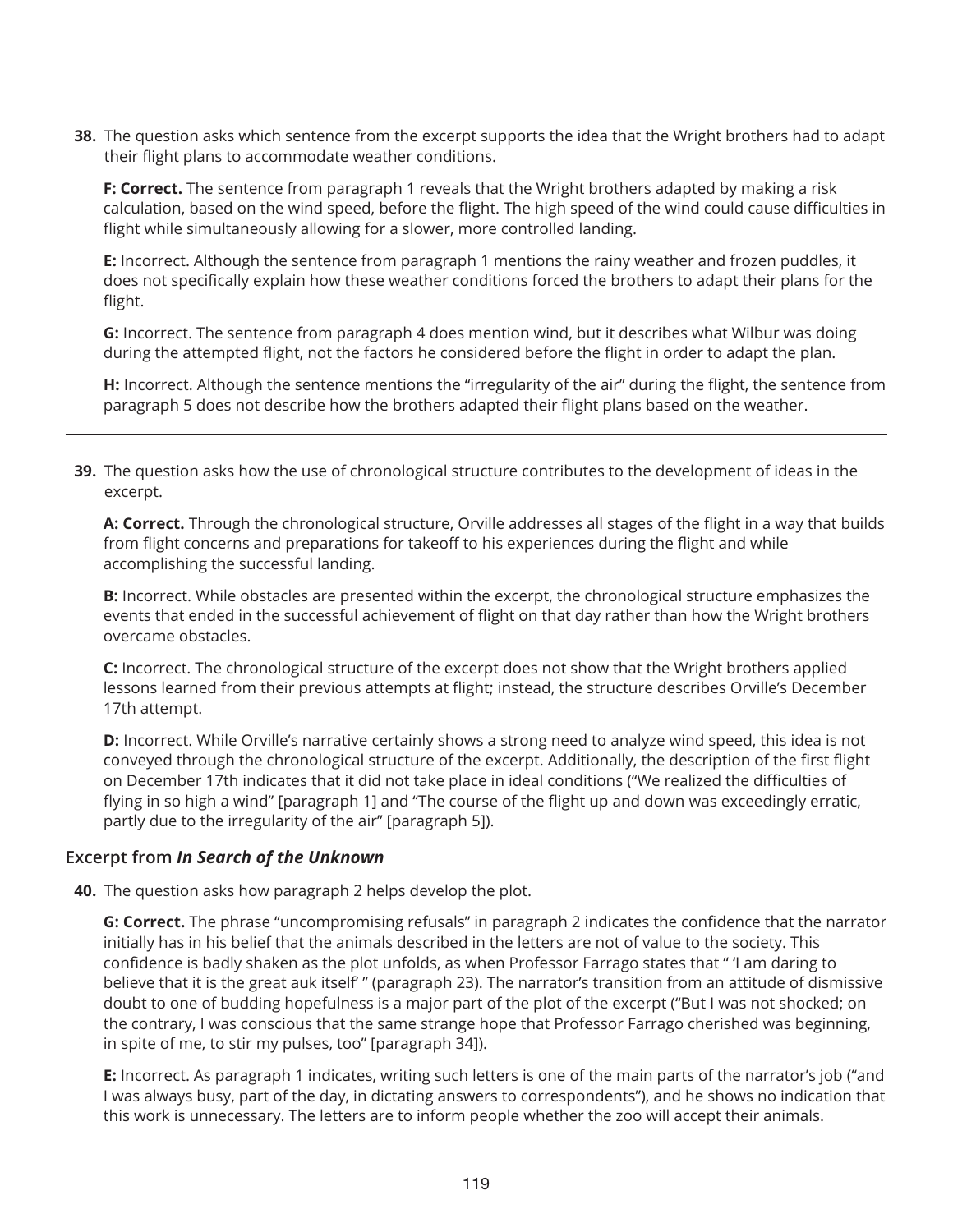**F:** Incorrect. Paragraph 2 indicates that the narrator offers his letters to the professor merely for official approval. At the start of the excerpt, the narrator is confident in his reply and does not anticipate that his response will differ from that of the professor, so he has no need to "predict what the professor would say."

**H:** Incorrect. The narrator does not resent the professor's review of the letters; instead, the phrase "of course" in paragraph 2 shows that he expects to submit the letters to the professor as part of his job.

**41.** The question asks what the phrase "a faint trace of apology" in paragraph 3 conveys about the professor.

**D: Correct.** The professor is both amused and annoyed by the narrator's dismissal of the possibility that great auks still exist, and the professor knows that the narrator is likely to react negatively to being sent on what the narrator considers a "fool's errand" (paragraph 25).

**A:** Incorrect. The fact that the narrator had intended to leave the office for the day is not the source of the professor's faintly apologetic manner, which is instead caused by the professor's understanding that their conversation about the letter and the expedition is likely to cause an argument ("with a whimsical smile that suggested amusement, impatience, annoyance" [paragraph 3]).

**B:** Incorrect. The paragraphs that follow the sentence from paragraph 3 show the professor sharing his opinions without pause, even when his opinion of the narrator is unflattering (" 'Like swimming squirrels, you navigate with the help of Heaven and a stiff breeze, but you never land where you hope to—do you?' " [paragraph 17]).

**C:** Incorrect. The professor knows that the narrator will push back regarding the letter, but the professor is not uncomfortable challenging the narrator. Professor Farrago seems perfectly at ease and comfortable as he begins the discussion with the narrator.

**42.** The question asks how the exchange between the professor and the narrator in paragraphs 8–11 contributes to the development of the excerpt.

**E: Correct.** Paragraphs 8–10 describe the narrator communicating his firm belief that the writer of the letter about the auks is either " 'a liar or a fool' " (paragraph 9). However, paragraph 11 reveals that the professor disagrees with the narrator's assessment of Halyard, the man who wrote the letter (" 'He isn't—in mine,' said the professor, placidly"). This difference between the opinions of the narrator and the professor is the central conflict of the excerpt.

**F:** Incorrect. Paragraphs 8–11 reveal a disagreement between the narrator and the professor ("to my surprise, he appeared to waver" [paragraph 8]) and do not describe collaboration or show them working together.

**G:** Incorrect. Although the narrator initially distrusts the contents of the letter and shows "contemptuous tolerance for the writer" (paragraph 8), the excerpt portrays the professor as experienced and intelligent, not as one who is easily deceived. In fact, the professor ultimately convinces the narrator that the letter may in fact contain accurate information about the great auks.

**H:** Incorrect. While the narrator does begin to consider the professor's perspective at the end of the excerpt, paragraphs 8–11 primarily serve to establish the disagreement between the narrator and the professor about the writer of the letter.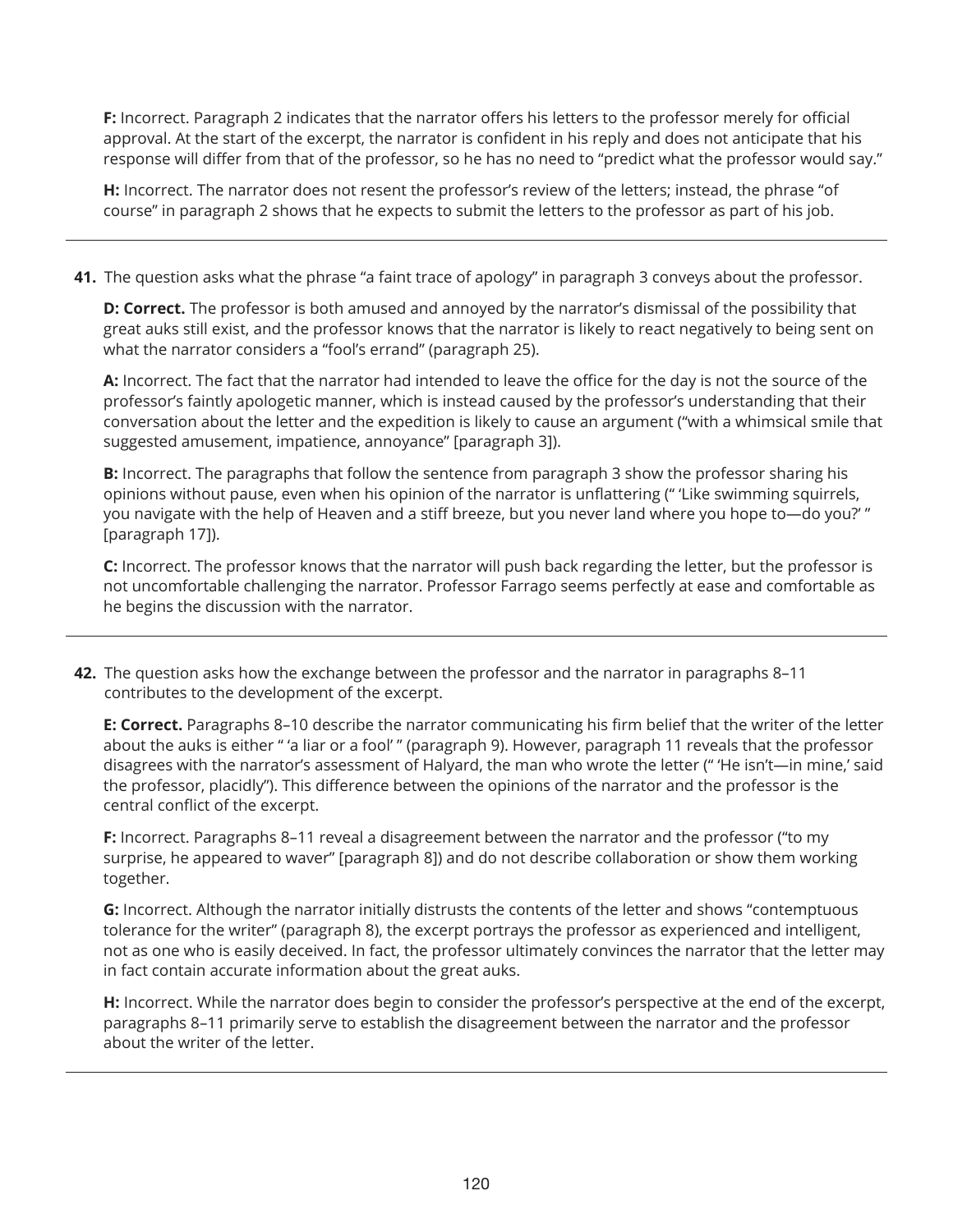**43.** The question asks how the professor's observations in paragraphs 15–17 create tension in the excerpt.

**A: Correct.** The professor criticizes " 'you young fellows' " (paragraph 15), suggesting that the ideas of young scientists like the narrator are unsupported (" 'like swimming squirrels,' " [paragraph 17]) and inaccurate (" 'but you never land where you hope to—do you?' " [paragraph 17]; " 'you embark on a theory for destinations that don't exist' " [paragraph 15]). The narrator then becomes "red in the face" (paragraph 18), indicating that the narrator is upset by the professor's criticism, and asks the professor about the great auk in an attempt to defend himself.

**B:** Incorrect. While the narrator does experience a negative reaction to the professor's words, the professor is being genuine, not sarcastic. In fact, the sarcasm comes from the narrator in paragraph 14 (" 'It is generally accepted,' I replied, sarcastically, 'that the great auk has been extinct for years. Therefore I may be pardoned for doubting that our correspondent possesses a pair of them alive' "), not from the professor.

**C:** Incorrect. The professor's observations cause the narrator to blush with embarrassment ("rather red in the face" [paragraph 18]), but the narrator understands the point that the professor is making about the narrator's acceptance of the idea that great auks do not exist. The narrator recognizes that the professor is criticizing his youthful ideas, not his opinion.

**D:** Incorrect. The professor shows amusement with the narrator's perspective. The narrator is embarrassed and upset by the professor's words, but the narrator does not display frustration with the professor's lack of interest in a commonly held view of the existence of a certain species of bird.

**44.** The question asks how the interaction between the narrator and the professor in paragraphs 26–28 contributes to the development of the theme.

**H: Correct.** Paragraph 26 describes the professor and the narrator making practical plans for the expedition ("we made out a list of articles necessary for me and itemized the expenses I might incur"), indicating the narrator's acceptance of his assignment while also revealing that he does not anticipate a "successful termination to the expedition." Paragraph 28 further describes the personal objections of the narrator, who believes that adding extra men to the expedition is pointless (" 'a useless expense' ") since he does not expect to find any great auks to bring back.

**E:** Incorrect. Paragraphs 26–28 do not show the narrator arguing against making the expedition. He instead argues that it is unnecessary for the professor to pay to send extra men on the expedition. The narrator points out that he can ask for assistance if he does, in fact, find a great auk (" 'None,' I replied, bluntly; 'it's a useless expense, unless there is something to bring back. If there is I'll wire you, you may be sure' " [paragraph 28]).

**F:** Incorrect. When the professor criticizes the narrator's blind acceptance of the theory about the existence of the auks, the narrator is frustrated and embarrassed. This frustration does not stem from his inability to make decisions for the zoological society.

**G:** Incorrect. The professor states that " 'what I want you to do is to get those birds here safely' " (paragraph 27), which indicates that his main priority is the birds' safety rather than acquiring specimens regardless of the consequences (i.e., at any cost).

**45.** The question asks how the author develops the contrast between the narrator's point of view and the professor's point of view.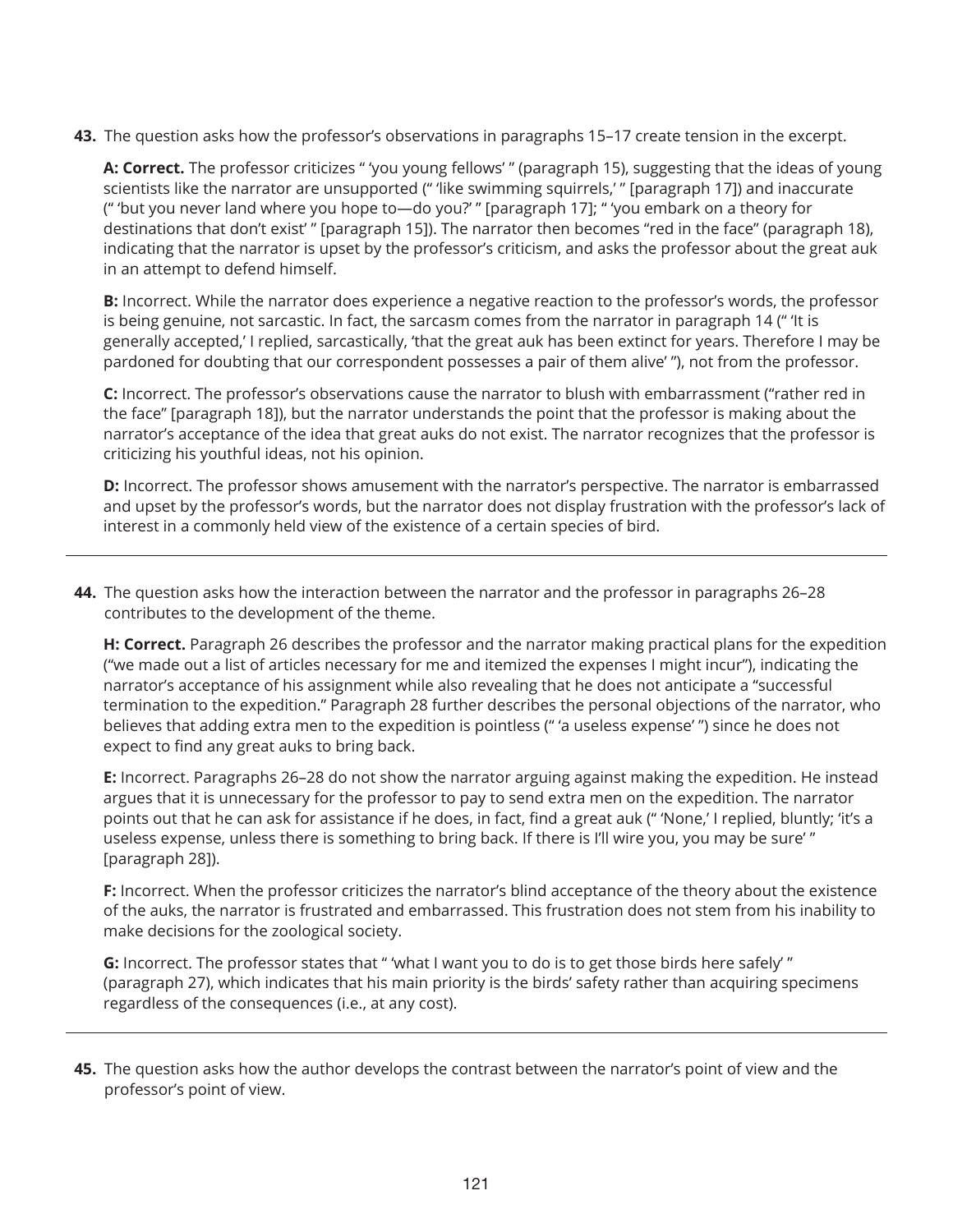**B: Correct.** The primary conflict of the excerpt revolves around the narrator's disagreement with the professor about whether the letter about the great auks could be true. As the two men converse, their contrasting attitudes toward the letter become clear: the narrator dismisses the possibility of great auks out of hand (" 'of course the man is mistaken' " [paragraph 5]; " 'here is a man ... who wants you to send somebody to take charge of a bird that doesn't exist!' " [paragraph 12]), while the professor calmly admits that although " 'nine hundred and ninety-nine men in a thousand would throw that letter aside and condemn the writer' " (paragraph 9), he himself believes that the writer could be telling the truth (" 'How do you know,' asked Professor Farrago, 'that the bird in question does not exist?' " [paragraph 13]).

**A:** Incorrect. The excerpt does not describe the narrator's thoughts about how age and experience influence the professor's reasoning in enough detail to fully contrast them against the thoughts about the narrator that the professor expresses in paragraphs 15–17. The narrator's idea that the professor might be "on the verge of dotage" (paragraph 24) is meant in a humorous way.

**C:** Incorrect. The professor explains why he disagrees with the narrator (paragraphs 19–21), but he does not make persistent efforts to convince the narrator or change his own mind about the letter. Instead he states that the narrator will go on an expedition to retrieve " 'whatever it is that our correspondent has' " (paragraph 23), thereby requiring the narrator to go collect the great auks whether he believes in them or not.

**D:** Incorrect. The point of the dialogue is not to explain the subordinate-supervisor relationship between the narrator and the professor but rather to contrast what each character believes about the contents of the letter.

**46.** The question asks how paragraph 34 helps develop the plot of the excerpt.

**E: Correct.** Despite his initial disbelief, the narrator admits in paragraph 34 that he is starting to feel the "same strange hope" the professor feels, which is to find the great auks (paragraph 33).

**F:** Incorrect. While the narrator does make an effort in paragraphs 11–22 to understand the professor's thinking, paragraph 34 reveals that the narrator has been affected by the professor's "strange hope" for the auks and is beginning to share this hope "in spite of" himself.

**G:** Incorrect. The narrator describes a feeling of hope in paragraph 34 that would not be present if he had simply been overruled by the professor and did not share any of the professor's belief in the possibility that the auks exist.

**H:** Incorrect. The narrator does not express a sense of urgency in paragraph 34 to begin the expedition. Instead, he expresses hope that the great auks might really exist.

**47.** The question asks which sentence best demonstrates the professional relationship between the narrator and the professor.

**C: Correct.** The sentence from paragraph 25 reveals that while the narrator disagrees with the professor ("this fool's errand was none of my conceiving"), he obeys because he works for the professor ("there was nothing to do but to obey").

**A:** Incorrect. Although the professor's asking for the narrator's personal opinion about the letter shows that they have respect for each other's views, the sentence from paragraph 8 does not convey the relationship between a subordinate employee (the narrator) and a superior (the professor).

**B:** Incorrect. The sentence from paragraph 24 presents the narrator's immediate internal reaction to the professor's words. The sentence emphasizes that the professor's belief in the great auk's existence is so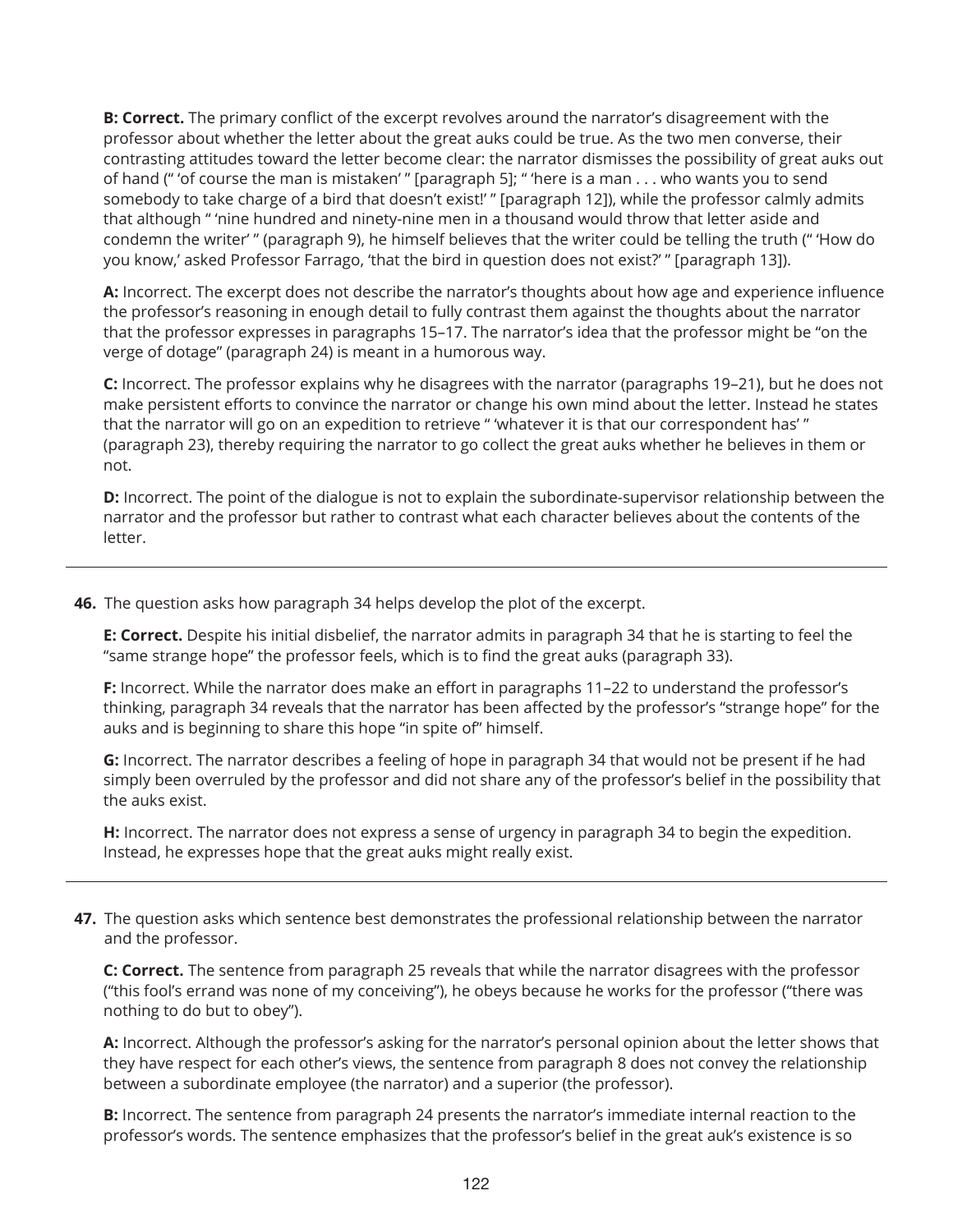outrageous that the narrator initially thinks the professor is starting to lose touch with reality. This is a momentary reaction to the professor's words, not a demonstration of the professional relationship between the two.

**D:** Incorrect. The professor's good-humored offer of assistance in the sentence from paragraph 29 does not best demonstrate the underlying employer-employee relationship between the professor and the narrator. The narrator has to go on the expedition because the professor, his boss, told him to.

**48.** The question asks which sentence from the excerpt best explains why the professor is eager to send the narrator on an expedition.

**H: Correct.** The sentence from paragraph 33 reveals the professor's excitement to get " 'the rarest of living creatures,' " the great auk. The narrator states in paragraph 14 that " 'it is generally accepted ... that the great auk has been extinct for years,' " which would make a living auk incredibly rare and explains the professor's eagerness for the narrator to go on the expedition.

**E:** Incorrect. The sentence from paragraph 23 tells what animal the professor believes the narrator will find on the expedition (the great auk), but it does not explain why the professor is so excited to find this particular animal.

**F:** Incorrect. Although the sentence from paragraph 27 expresses the professor's interest in having the narrator bring the birds back safely, it does not show the underlying reason why the safety of the birds is so crucial, which is that the great auk is extremely rare.

**G:** Incorrect. The sentence from paragraph 33 explains why the professor believes the letter writer—he feels a gut instinct—but it does not explain why he is so eager to find out whether his instinct is correct.

#### **Is It Time for Term Limits?**

**49.** The question asks for the best summary of the discussion of congressional term policy outlined in paragraph 2.

**D: Correct.** The summary of paragraph 2 accurately presents the idea that members of Congress, in contrast to the president, do not have term limits and calls out the idea that recent surveys show that some Americans think this should change.

**A:** Incorrect. The summary focuses on term lengths that members of the House of Representatives and of the Senate serve rather than on term limits.

**B:** Incorrect. The summary incorrectly places an emphasis on the idea that some Americans are troubled by the discrepancy between the president having term limits and members of Congress not having term limits. However, it is not the discrepancy that troubles people; it is the fact that members of Congress can be reelected an unlimited number of times.

**C:** Incorrect. While the summary mentions increased support for term limits, it neglects to mention the contrast between the president having term limits and members of Congress not having term limits.

**50.** The question asks which sentence from the passage supports the idea that congressional term limits would "benefit our government" (paragraph 2).

**G: Correct.** Joe Lieberman's comments in paragraph 3 strongly suggest that Congress is currently too partisan and rigid and that term limits would help correct this, thus benefiting our government.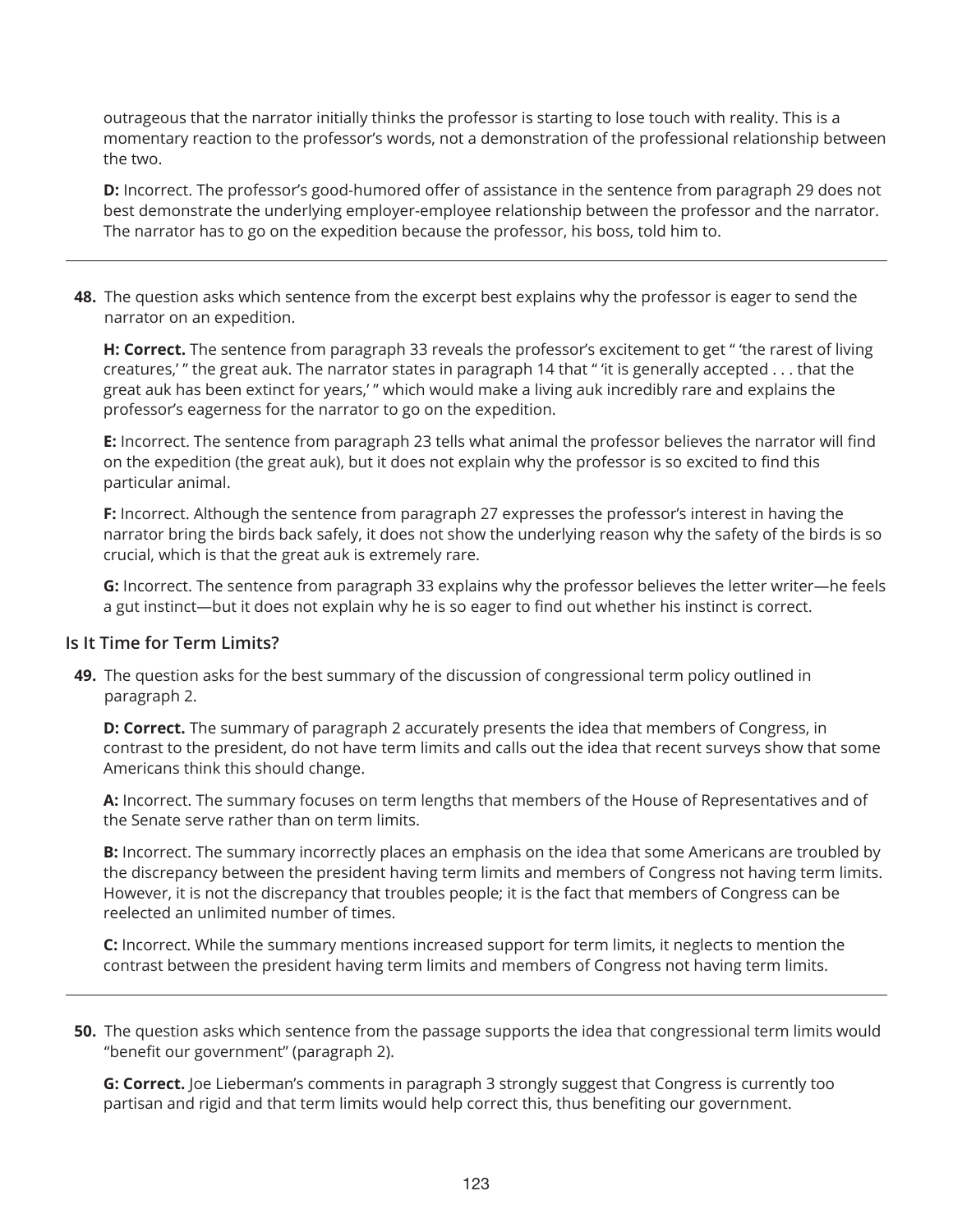**E:** Incorrect. The sentence from paragraph 2 states the fact that members of Congress can run for reelection an unlimited number of times; it does not suggest that this is unhealthy.

**F:** Incorrect. While the sentence from paragraph 2 shows that many Americans believe that term limits would be beneficial, it offers no actual evidence to support this idea.

**H:** Incorrect. The sentence from paragraph 7 offers a statistic regarding how frequently members of Congress are replaced. However, no suggestion is made as to whether the situation is good or bad or whether term limits would be healthy.

#### **51.** The question asks how the quotations in paragraph 3 convey a central idea of the passage.

**A: Correct.** The quotations in paragraph 3 from former Senator Joe Lieberman and the writers Olson and Rogowski focus on how term limits might help members of Congress work together more cooperatively, even across party lines, " 'and improve the quality of representation.' "

**B:** Incorrect. The fact that politicians and law experts have opinions about term limits is not a central idea of the passage, though those opinions can be used to support arguments for or against term limits.

**C:** Incorrect. While paragraph 3 begins with the idea that "American citizens are not the only supporters of term limits for Congress," the quotations do not suggest that citizens tend to agree with expert opinions on term limits; the expert opinions in paragraph 3 are simply offered as further support for term limits.

**D:** Incorrect. The implication that term limits could " 'encourage compromise' " by affecting how members of Congress campaign and vote is a supporting detail and not a central idea of the passage.

**52.** The question asks which statement best describes how the sentence in paragraph 5 fits into the overall structure of the passage.

**H: Correct.** The author uses the sentence in paragraph 5 to demonstrate a transition from the benefits of term limits to the idea that newcomers could have a severe effect on policies.

**E:** Incorrect. While the sentence in paragraph 5 does imply that term limits are controversial, it merely begins to suggest one of the reasons for the controversy without offering actual evidence.

**F:** Incorrect. The sentence in paragraph 5 does not offer ideas complete enough to constitute a summary of the consequences of term limits.

**G:** Incorrect. Before paragraph 5, the passage explores possible effects of term limits on the ability of Congress to function.

**53.** The question asks how, according to paragraph 5, serving more terms improves politicians' effectiveness.

**C: Correct.** Paragraph 5 makes it clear that "experienced politicians have a deep knowledge of congressional processes, and in addition, politicians who have served together for extended periods have a chance to develop trusting relationships, even across party lines." Therefore, serving more terms helps experienced politicians gain expertise.

**A:** Incorrect. Paragraph 5 does not say that serving more terms motivates politicians to learn congressional processes, only that politicians restricted by term limits are not motivated to gain expertise.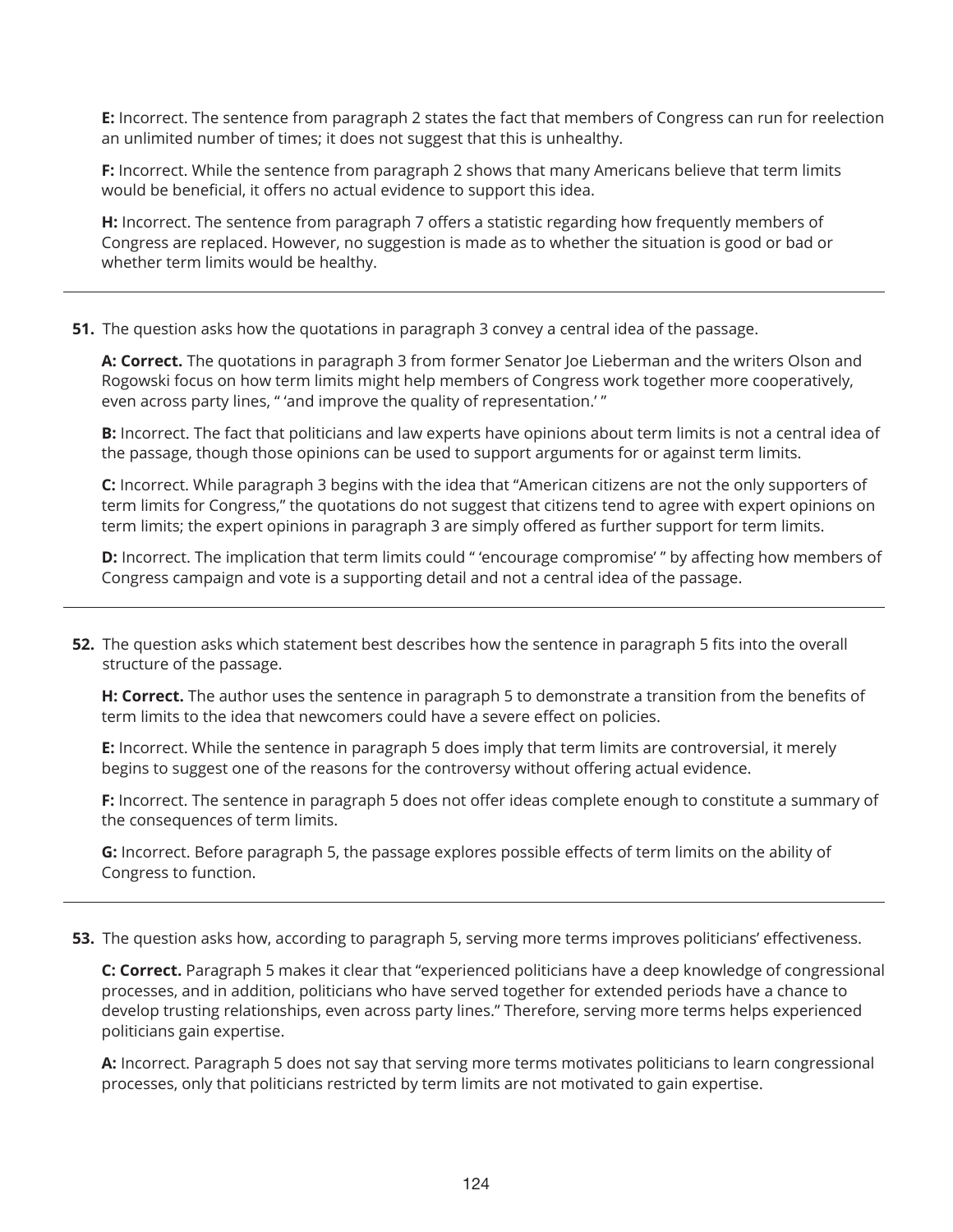**B:** Incorrect. While paragraph 5 states that serving more terms helps a politician "develop trusting relationships, even across party lines," it does not explain how serving more terms improves politicians' effectiveness.

**D:** Incorrect. While paragraph 4 states that "term limit supporters point out that career politicians may base key decisions on their own personal long-term goals," paragraph 5 does not mention this idea or state that creating new policies while fostering their own careers would improve their effectiveness.

**54.** The question asks why setting term limits for members of Congress potentially increases the influence of special-interest groups.

**E: Correct.** The passage explains in paragraphs 5 and 6 that representatives who lack experience might end up relying on lobbyists' expertise. Paragraph 6 uses information from the National Conference of State Legislators Study, which indicated that state lawmakers were "depending on special-interest groups for their expertise on issues." This example on a state level is used to show that "term limits may increase the influence of lobbyists" (paragraph 6).

**F:** Incorrect. While lobbyists can work with representatives, it is not required. The passage implies that some of the deep knowledge many politicians gain is from spending time in office and from developing "trusting relationships" (paragraph 5) with colleagues.

**G:** Incorrect. The passage does discuss the drawbacks of forcing experienced representatives from their seats, but it does not provide support for the idea that new representatives will focus on the agendas of special-interest groups.

**H:** Incorrect. The passage states that experienced representatives "have a deep knowledge of congressional processes, and in addition, politicians who have served together for extended periods have a chance to develop trusting relationships, even across party lines" (paragraph 5). The author states that the concern is only for new representatives who might seek help or guidance from lobbyists.

**55.** The question asks how the author of the passage mainly develops the idea that congressional term limits might have negative effects.

**B: Correct.** In paragraphs 5 and 6, the author discusses the fact that members of Congress who lack experience might fail to develop good political relationships, fail to learn processes, and rely too much on lobbyists. For example, paragraph 6 uses information from the National Conference of State Legislators Study, which reveals that "term limits may increase the influence of lobbyists."

**A:** Incorrect. While the author states that "politicians who have served together for extended periods have a chance to develop trusting relationships, even across party lines" (paragraph 5), it is never stated in the passage how long it takes politicians to build connections with one another.

**C:** Incorrect. The author does introduce the idea that new politicians are " 'more likely to rely on outsiders, including lobbyists, to replace that expertise' " (paragraph 5), but the passage does not present the ways that lobbyists seek to influence the decisions of new representatives.

**D:** Incorrect. Paragraph 7 does give statistics on turnover rates: "Thomas E. Mann, Senior Fellow in governance studies at the Brookings Institution, notes that every decade, new members replace at least half the members of the House and the Senate, due to retirement or elections." However, this information does not support the idea that term limits might have negative effects.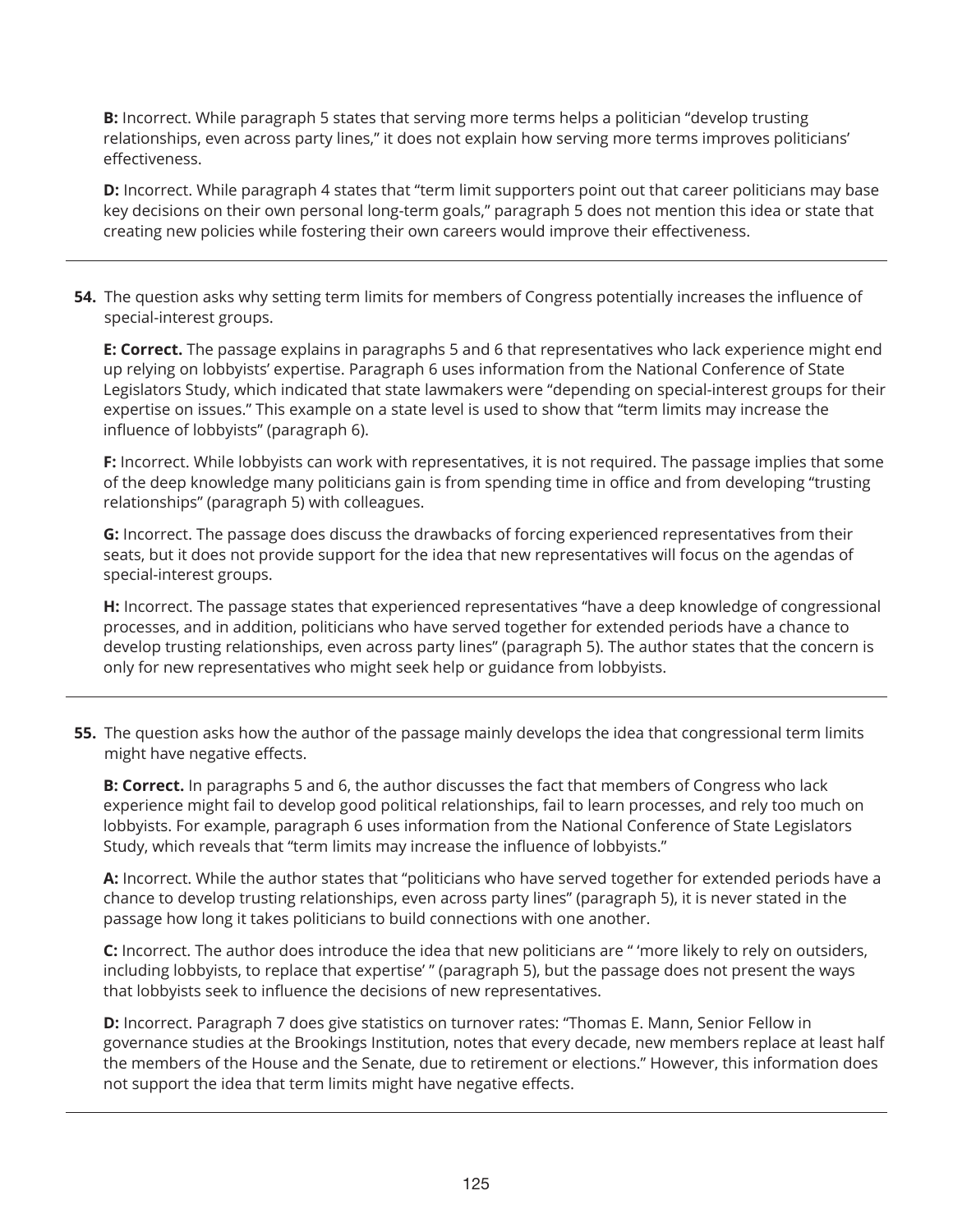**56.** The question asks with which statement the author of the passage would most likely agree.

**G: Correct.** Given that the author presents strong arguments and supporting evidence both for and against setting term limits, the author would most likely agree that both sides have compelling reasons supporting their positions. The passage ends with the author's suggestions that "perhaps one day people will have a chance to vote on the issue" (paragraph 8). The author never argues for a particular side of the argument.

**E:** Incorrect. While the author presents a good description of why expertise is important for lawmakers, the author does not give this argument greater weight than other arguments in the passage.

**F:** Incorrect. While paragraph 2 does state that "modern surveys conducted by multiple firms consistently show that American citizens of a variety of backgrounds and political leanings approve of the idea of setting term limits for members of Congress," the author never suggests that term limits are the most pressing issue facing voters today and never compares this issue to any other issues.

**H:** Incorrect. While the author discusses in paragraphs 5 and 6 the dangers of special-interest groups having excessive influence on lawmakers, the author never suggests that special-interest groups may influence the issue of term limits itself.

**57.** The question asks how the tables at the end of the passage contribute to the development of ideas in paragraph 7.

**A: Correct.** The tables show that members of Congress have a greater chance of getting reelected today than they did in 1950, supporting the idea from paragraph 7 that the average length of time in office has increased: "Still, the average length of time in office has mushroomed. For example, the 65th Congress (1917–1919) had an average service time of 5.3 years for members of the House of Representatives and 5.7 years for Senate members. The 114th Congress (2015–2017) had an average of 8.8 years for members of the House and 9.7 years for senators."

**B:** Incorrect. While the tables suggest that the reelection rate for members of Congress has shifted upward since 1950 as explained in paragraph 7, the tables do not provide details about the number of times congresspeople have been reelected throughout their careers.

**C:** Incorrect. While the tables indicate that the reelection rates between the House and the Senate differ somewhat, the distinction between reelection rates of the two parts of Congress is unrelated to the main idea of paragraph 7 that "the average length of time in office has mushroomed."

**D:** Incorrect. The number of seats in the Senate is a minor detail that does not support an idea from paragraph 7, where the author focuses on current turnover "due to retirement or elections" and the fact that "the average length of time in office has mushroomed."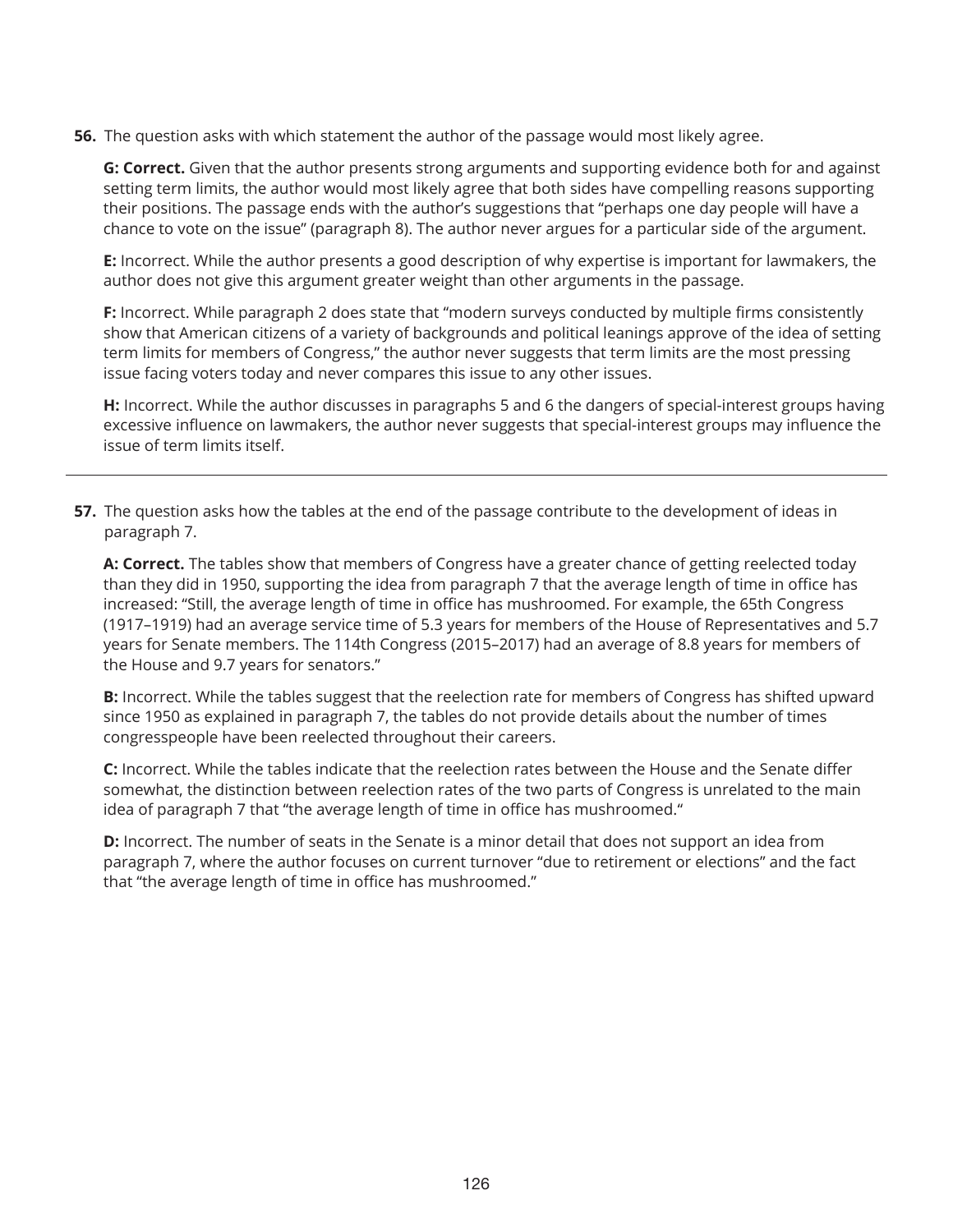| <b>Form A</b>        | <b>Sample Test - Mathematics</b><br><b>Explanations of Correct Answers</b>                                                                                                                                                                                                      |          |                                                                                                                                                                                                                                                                                              |                                                                                                                                                                |
|----------------------|---------------------------------------------------------------------------------------------------------------------------------------------------------------------------------------------------------------------------------------------------------------------------------|----------|----------------------------------------------------------------------------------------------------------------------------------------------------------------------------------------------------------------------------------------------------------------------------------------------|----------------------------------------------------------------------------------------------------------------------------------------------------------------|
| 58. (5)<br>$59.(-9)$ | Simple interest $(y)$ is calculated by<br>multiplying the initial deposit $(p)$ , the<br>interest rate $(r)$ , and time $(t)$ .<br>$prt = y$<br>$(2,500)(0.04)t = 500$<br>$100t = 500$<br>$t=5$<br>$6-9 \div  -3  + (-2)^3 \times 1\frac{1}{2}$<br>Calculate the                | 60. (4)  | $7x + 3 - 2(2x + 1) = 13$<br>$7x + 3 - 4x - 2 = 13$<br>$3x + 1 = 13$                                                                                                                                                                                                                         | Apply the<br>distributive<br>property;<br>multiply the $-2$<br>by 2x and 1<br>Combine like<br>terms<br>Apply the additive inverse<br>property; subtract 1 from |
|                      | exponent<br>and convert<br>the mixed<br>number to an<br>improper<br>fraction                                                                                                                                                                                                    |          | $3x = 12$ Apply the multiplicative inverse<br>equation by 3<br>$x=4$                                                                                                                                                                                                                         | both sides of the equation<br>property; divide both sides of the                                                                                               |
|                      | $6-9 \div  -3  + (-8) \times \frac{3}{2}$<br>Next, calculate<br>the absolute<br>value<br>$6-9 \div 3 + (-8) \times \frac{3}{2}$<br>Perform the<br>indicated<br>multiplication and<br>division<br>Perform the addition and<br>$6 - 3 + (-12)$<br>subtraction<br>$3 + (-12) = -9$ | 61. (55) | Since vertical angles are congruent, the<br>right triangle in the figure has acute angles<br>with measures of 35 $^{\circ}$ and $x^{\circ}$ . The interior<br>angles of a triangle sum to 180°, so set up<br>an equation to solve for x:<br>$90 + 35 + x = 180$<br>$125 + x = 180$<br>$x=55$ |                                                                                                                                                                |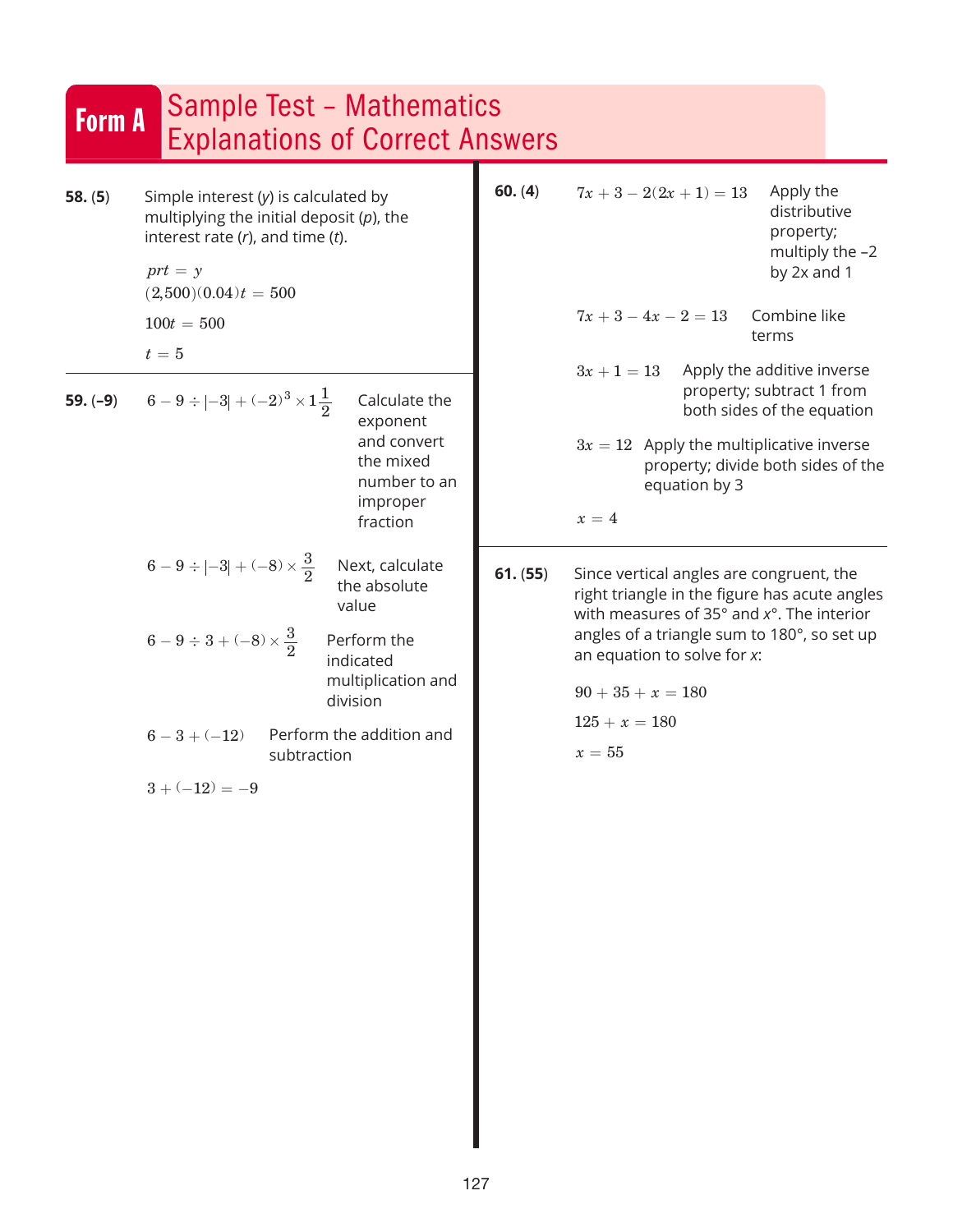**62.** (**19.2**) First, find the sum of the original 8 numbers. Let *x* equal the sum of those numbers and use the mean formula to solve for *x*:

$$
\frac{x}{8} = 17
$$

 $x = 136$ 

Next, subtract the 3 discarded numbers from the sum:

 $136 - 9 - 11 - 20 = 96$ 

Finally, calculate the mean of the remaining 5 numbers by dividing the new sum, 96, by 5:

 $\frac{96}{5} = 19.2$ 

**63.** (**C**)  $3^4 + 7^4 = 81 + 2{,}401 = 2{,}482$ 

**64.** (**E**) To solve, add the three given fractions:

$$
1\frac{3}{4} + 2\frac{2}{3} + \frac{7}{8}
$$

The common denominator is 24:

$$
= 1\frac{18}{24} + 2\frac{16}{24} + \frac{21}{24}
$$

$$
= 4\frac{10}{24} + \frac{21}{24}
$$

$$
= 5\frac{7}{24}
$$

**65.** (**C**) Calculate 215% of 220:  $2.15(220) = 473$ 

- **66.** (**F**) First, use a proportion to find out how many minutes it will take the sign to complete 8 revolutions. Let *x* equal the total number of minutes: *x*  $x = 720$ 8 90  $=\frac{31}{1}$ Next, convert 720 minutes into hours and minutes:  $\frac{720}{60} = 12 \, \text{hours}$ Finally, 12 hours after 2:30 p.m. is 2:30 a.m.
- **67.** (**D**) First, find where Y is located on the number line. Point X is the midpoint of  $\overline{\text{WY}}$ . Since there are 2 units between W and X, there must also be 2 units between X and Y. Thus, Y is located at 4 on the number line.

Point Y is the midpoint of  $\overline{WZ}$ . Use the same reasoning as above. Since there are 4 units between W and Y, there must be 4 units between Y and Z. So, Z is located at 8 on the number line.

**68.** (F) 
$$
\frac{81}{10} = \frac{9}{n}
$$
 Cross multiply  
 $81n - 9(10)$  Apply the multiplicative

 $81n = 9(10)$ inverse property; divide both sides of the equation by 81;

$$
n = \frac{90}{81} = 1\frac{9}{81} = 1\frac{1}{9}
$$
 then simplify  
the fraction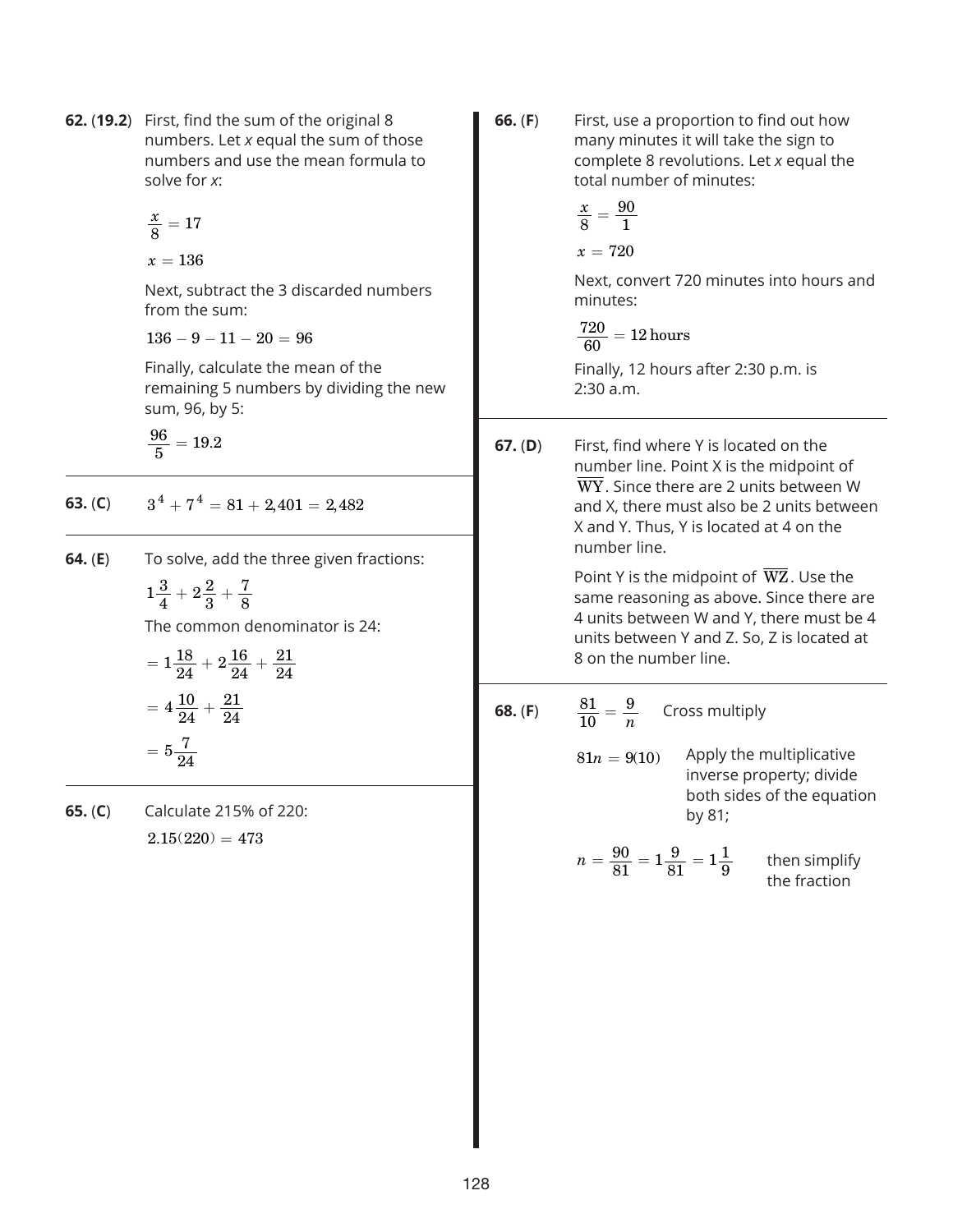| 69. (A)            | The expression $3n + 3$ is equal to $3(n + 1)$ ,<br>and it is given that this is an even number.<br>The expression $(n + 1)$ must also<br>represent an even number, because 3 is an<br>odd number and the product of an odd<br>number and an even number is an even<br>number. If $(n + 1)$ is an even number,<br>then n must be an odd number. Choose an<br>odd number to substitute for n in the<br>answer options to find which expression<br>represents an even number: | 72. (F) | First, calculate how many pages Mikah has<br>left to read:<br>$420 - 160 = 260$<br>Then, divide 260 by 4 to calculate the mean<br>number of pages he must read per hour to<br>finish the assignment according to his<br>plan:<br>$\frac{260}{4} = 65$                                                                                                                                                                                                                   |  |  |  |
|--------------------|-----------------------------------------------------------------------------------------------------------------------------------------------------------------------------------------------------------------------------------------------------------------------------------------------------------------------------------------------------------------------------------------------------------------------------------------------------------------------------|---------|-------------------------------------------------------------------------------------------------------------------------------------------------------------------------------------------------------------------------------------------------------------------------------------------------------------------------------------------------------------------------------------------------------------------------------------------------------------------------|--|--|--|
|                    | Let $n = 3$ .<br>Option A:                                                                                                                                                                                                                                                                                                                                                                                                                                                  | 73. (C) | First, convert $\frac{29}{7}$ to a mixed number:<br>$\frac{29}{7}$ = 4 $\frac{1}{7}$ . The two consecutive integers<br>on either side of $4\frac{1}{7}$ are 4 and 5.                                                                                                                                                                                                                                                                                                    |  |  |  |
|                    | $5n + 1 = 5(3) + 1 = 16$<br>Option B:<br>$4n + 5 = 4(3) + 5 = 17$<br>Option C:<br>$2n+3=2(3)+3=9$<br>Option D:<br>$n+2=3+2=5$<br>Since 16 is the only even number, the                                                                                                                                                                                                                                                                                                      | 74. (H) | First, calculate the actual total of the<br>percentages shown, which is 101.9%. So,<br>one of the percentages needs to be lower<br>to make the total equal 99.9%. Only one<br>option, H, proposes a decrease in the<br>percentage. To check that this is the<br>correct answer, add the percentages again<br>with "Poor" as 4.7% instead of 6.7%. H is<br>the correct answer.                                                                                           |  |  |  |
| 70. (F)<br>71. (D) | correct answer is option A.<br>First, find the pairs of positive integers that<br>multiply to 65: $1 \times 65$ and $5 \times 13$ .<br>The sums of the pairs are 66 and 18.<br>18 is the option that is provided in the<br>answer choices.<br>The two greatest integers less than -3.25<br>are -4 and -5. Since -4 is even, the answer<br>$is -5.$                                                                                                                          | 75. (D) | First, convert their heights from feet and<br>inches to inches, by multiplying the<br>number of feet by 12 and adding the<br>inches:<br>Roberto: $6 \text{ feet} + 4.5 \text{ inches}$<br>$6(12$ inches) + 4.5 inches =<br>$72$ inches $+4.5$ inches $=76.5$ inches<br>Joseph: $5 \text{ feet} + 9 \text{ inches}$<br>$5(12$ inches) + 9 inches =<br>$60$ inches $+9$ inches $= 69$ inches<br>Then, subtract Joseph's height from<br>Robert's height: $76.5 - 69 = 7.5$ |  |  |  |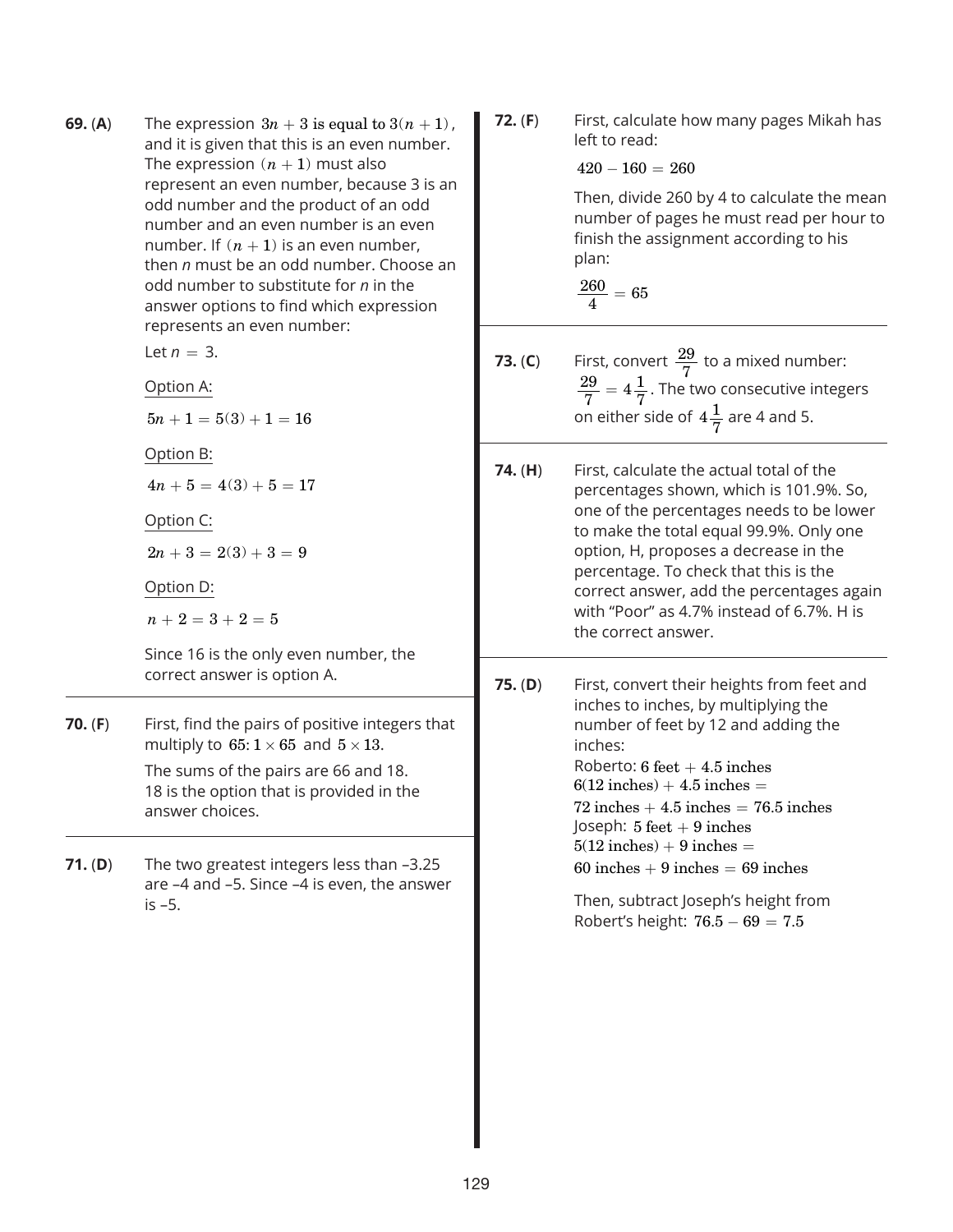| 76. (F) | Write the ratios in fraction form and solve<br>for $x$ :                                                   |       |  |  |  |
|---------|------------------------------------------------------------------------------------------------------------|-------|--|--|--|
|         | $\frac{x}{35} = \frac{20}{28}$ cross multiply                                                              |       |  |  |  |
|         | Apply the multiplicative<br>$28x = 700$<br>inverse property; divide                                        |       |  |  |  |
|         | both sides by 28<br>$x=\frac{700}{28}=25$                                                                  | 81. ( |  |  |  |
|         |                                                                                                            |       |  |  |  |
| 77. (C) | $\frac{3^2 + (-8)^2 + 2^2}{(3-8+2)^2} = \frac{9+64+4}{(-3)^2} = \frac{77}{9}$                              | 82. ( |  |  |  |
| 78. (F) | First, calculate the amount of money<br>Anya's parents contributed:                                        |       |  |  |  |
|         | $2,000 - 1,200 - 240 = 560$ .                                                                              |       |  |  |  |
|         | Then, find what percentage of \$2,000 is<br>\$560:                                                         |       |  |  |  |
|         | $\frac{560}{2.000} = 0.28 = 28\%$                                                                          |       |  |  |  |
| 79. (C) | Substitute each answer option for $p$ to see<br>which value will work:                                     |       |  |  |  |
|         | Option A:                                                                                                  |       |  |  |  |
|         | If $p = 2$ , then $\frac{1}{2}n = 2$ , so $n = 4$ . This                                                   |       |  |  |  |
|         | cannot be the answer, because n cannot                                                                     |       |  |  |  |
|         | equal 4.                                                                                                   |       |  |  |  |
|         | Option B:                                                                                                  |       |  |  |  |
|         | If $p = 3$ , then $6q = 3$ , so $q = 0.5$ . This<br>cannot be the answer, because $q$ cannot<br>equal 0.5. |       |  |  |  |
|         | Option C:                                                                                                  |       |  |  |  |
|         | If $p = 6$ , then $2m = 6$ , so $m = 3$ ; $6q = 6$ ,                                                       |       |  |  |  |
|         | so $q = 1$ ; and $\frac{1}{2}n = 6$ , so $n = 12$ . This is                                                |       |  |  |  |
|         | the correct answer.                                                                                        |       |  |  |  |
|         | Option D:                                                                                                  |       |  |  |  |
|         | If $p = 12$ , then $\frac{1}{2}n = 12$ , so $n = 24$ . This                                                |       |  |  |  |
|         | cannot be the answer, because n cannot                                                                     |       |  |  |  |
|         | equal 24.                                                                                                  |       |  |  |  |
|         |                                                                                                            |       |  |  |  |
|         |                                                                                                            |       |  |  |  |

- **80.** (**G**) Three of the five numbers listed (0.001, 0.0001, and 0.00001) are less than 0.005. So, the probability of a person selecting a number less than 0.005 is  $\frac{3}{5}$ .
- **81.** (**A**) If Lemont answered 6 out of 40 questions incorrectly, then he answered 34 questions correctly.

$$
\frac{34}{40} = 0.85 = 85\%
$$

**G**) First, find the measures of the three angles inside the triangle. The lower left angle is supplementary to the one marked 135°, so the measure of that angle is  $180^\circ - 135^\circ = 45^\circ$ . The angle on top is a vertical angle with the one marked *x*°, so the measure of that angle is also *x*°. The angle on the lower right is a vertical angle with the one marked 100°, so the measure of that angle is also 100°. Since the measures of the three interior angles of a triangle sum to 180°, set up an equation and solve for *x*:

> $45 + x + 100 = 180$  $145 + x = 180$  $x=35$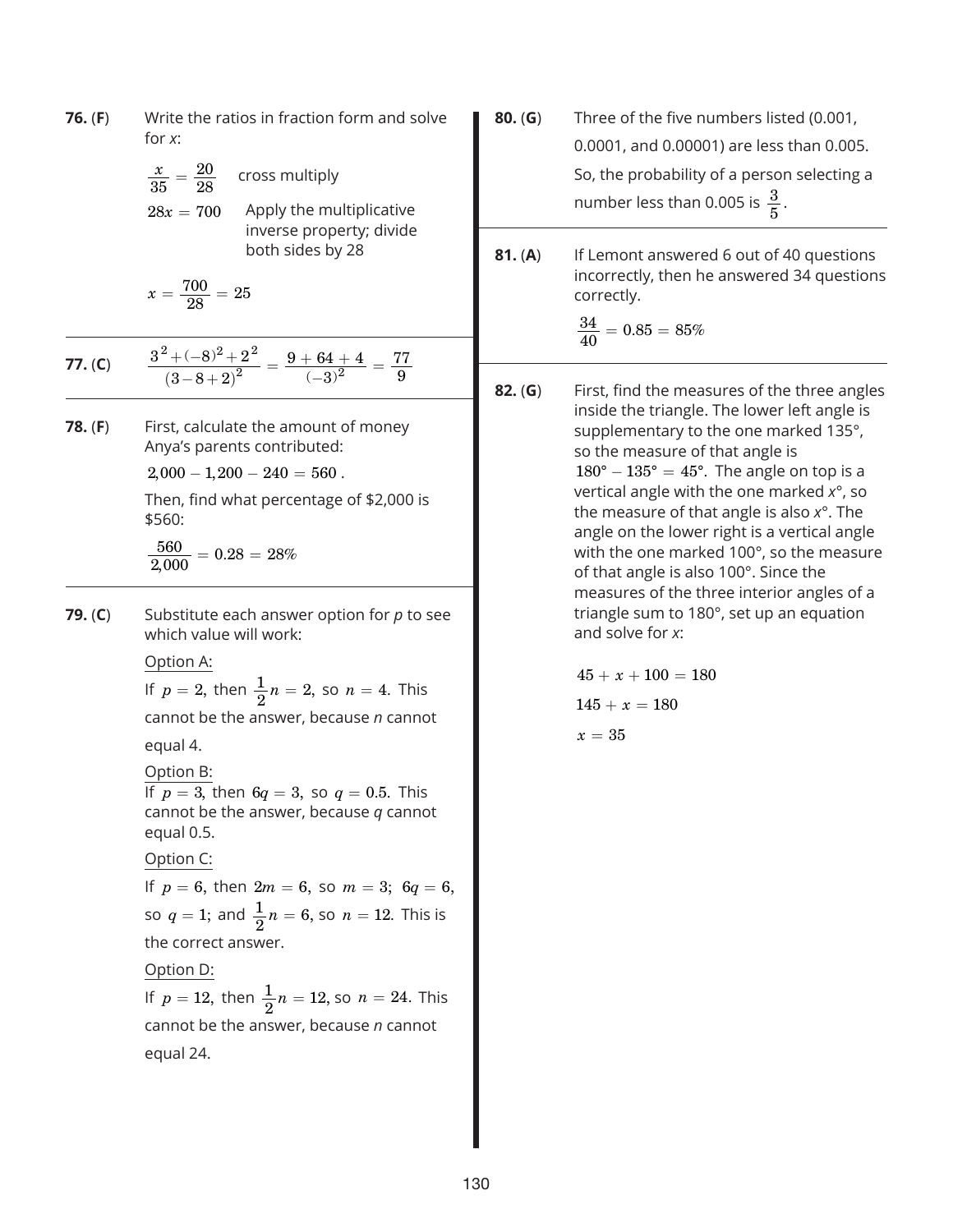**83.** (A) Let  $x = 2$ , and substitute that value for *x* in each inequality to determine which one is correct:

Option A:

$$
\frac{1}{3} > \frac{1}{4}
$$
. This is true.

Option B:

$$
\frac{1}{3} < \frac{1}{4}
$$
. This is false.

Option C:

$$
\frac{1}{3} - \frac{1}{4} > 1
$$
, or  $\frac{1}{12} > 1$ . This is false. Option D:

$$
\frac{1}{3} - \frac{1}{4} > \frac{1}{2}
$$
, or  $\frac{1}{12} > \frac{1}{2}$ . This is false.

Option A is the only true inequality.

**84.** (**G**) First, use the information about the red balls to calculate the total number of balls in the basket:

$$
\frac{1}{3} = \frac{12}{x}
$$
 cross multiply

$$
x=36
$$

There are a total of 36 balls in the basket. The probability of selecting a green ball is 1 in 4. Use that information to calculate how many green balls are in the basket:

$$
\frac{g}{36} = \frac{1}{4}
$$
 cross multiply  
4g = 36 apply the multiplicative inverse  
property; divide both sides of  
the equation by 4

$$
g=9
$$

There are 9 green balls in the basket.

**85.** (**B**) First, calculate Lars's average speed in kilometers per hour:

$$
\frac{48}{2}=24
$$

Then, convert kilometers to miles:

$$
\frac{m}{24} = \frac{1}{1.6}
$$
 cross multiply  
m(1.6) = 24(1) apply the multiplicative  
inverse property; divide  
both sides of the equation  
by 1.6

$$
m = \frac{24}{1.6} = 15
$$

**86.** (**H**) Since integer *x* is evenly divisible by 3, substitute 3 for *x* in the answer options to determine which expression is also divisible by 3: Let  $n = 3$ .

Option A:

 $2x + 1 = 2(3) + 1 = 7$ 

Option B:

 $3x - 5 = 3(3) - 5 = 4$ 

Option C:

$$
4x - 1 = 4(3) - 1 = 11
$$

Option D:

 $4x + 6 = 4(3) + 6 = 18$ 

Option D is the only value that is divisible by 3.

**87.** (**B**) There are currently 20 chips in the jar  $(6 + 10 + 4)$ . Of those chips, 14 are **not** red. So the probability of choosing a chip that is **not** red is  $\frac{14}{20}$  =  $rac{7}{10}$ .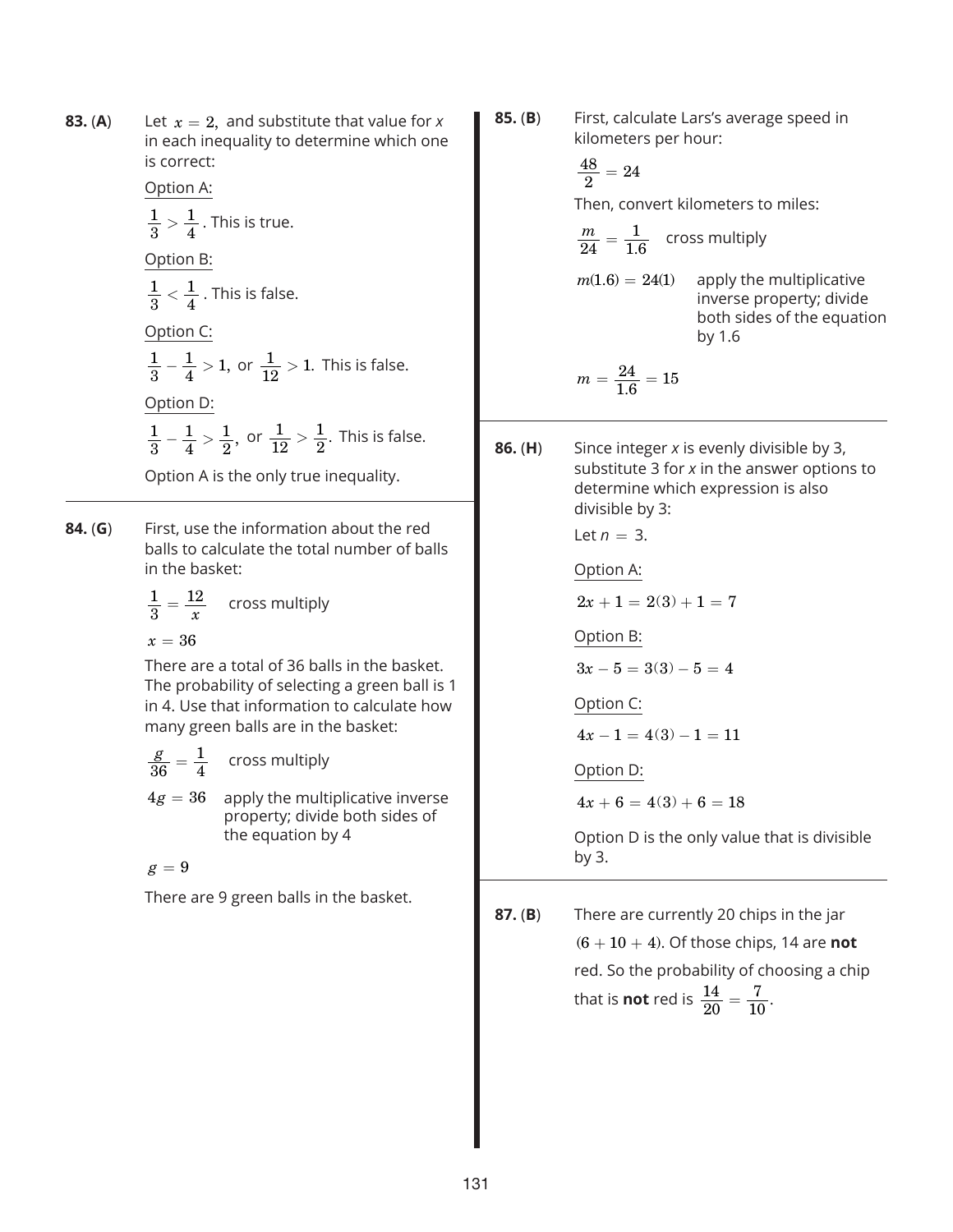- **88.** (**G**) There are 6 spaces, so first divide 100 by 6:  $100 \div 6 = 16$ , remainder 4. So, the arrow goes around 16 full times and then 4 more spaces. Four spaces from Space P is Space T.
- **89.** (**A**) Call the 6 members A, B, C, D, E, and M (for Mei-Ling). The possible combinations are AB, AC, AD, AE, AM, BC, BD, BE, BM, CD, CE, CM, DE, DM, and EM. Of those pairs, 5 include Mei-Ling.

**90. (E)** 
$$
\frac{6 - 8(2 - t)}{2m + 4(3 - m)} = \frac{6 - 8[2 - (-1)]}{2(5) + 4(3 - 5)} =
$$

 $6 - 8(3)$  $10 + 4(-2)$  $6-24$  $10 + (-8$  $\frac{6-8(3)}{10+4(-2)} = \frac{6-24}{10+(-8)} = \frac{-18}{2} = -9$  $\frac{6-8(3)}{10+4(-2)}=\frac{6-24}{10+(-8)}=\frac{-18}{2}=-$ 

> **91.** (**D**) In a parallelogram, opposite angles are congruent, so the measure of the unmarked angle is 56°. The sum of the interior angles of a parallelogram is equal to 360°. Use that information to solve the problem:

> > $x + y + 56 + 56 = 360$  $x + y + 112 = 360$  $x + y = 248$

**92.** (**F**)  $JK = 6 - (-4) = 10$  units. Let  $x = JL$ . Then  $LK = 10 - x$ . Substitute these expressions in the given equation:

$$
x=\frac{2}{3}(10-x)
$$

Solve for *x*:

- $x = \frac{2}{2}(10 x)$ Apply the multiplicative inverse property; multiply both sides of the equation by 3.
- $3x = 2(10 x)$  Apply the distributive property; multiply the 2 by 10 and x.
- $3x = 20 2x$  Apply the additive inverse property; add 2*x* to both sides of the equation.
- $5x = 20$  Apply the multiplicative inverse property; divide both sides of the equation by 5.

 $x = 4$ 

So, point L is 4 units to the right of point J:  $-4+4=0$ . Point L is located at 0 on the number line.

 $\mathbf{I}$ 

 $\mathbf{I}$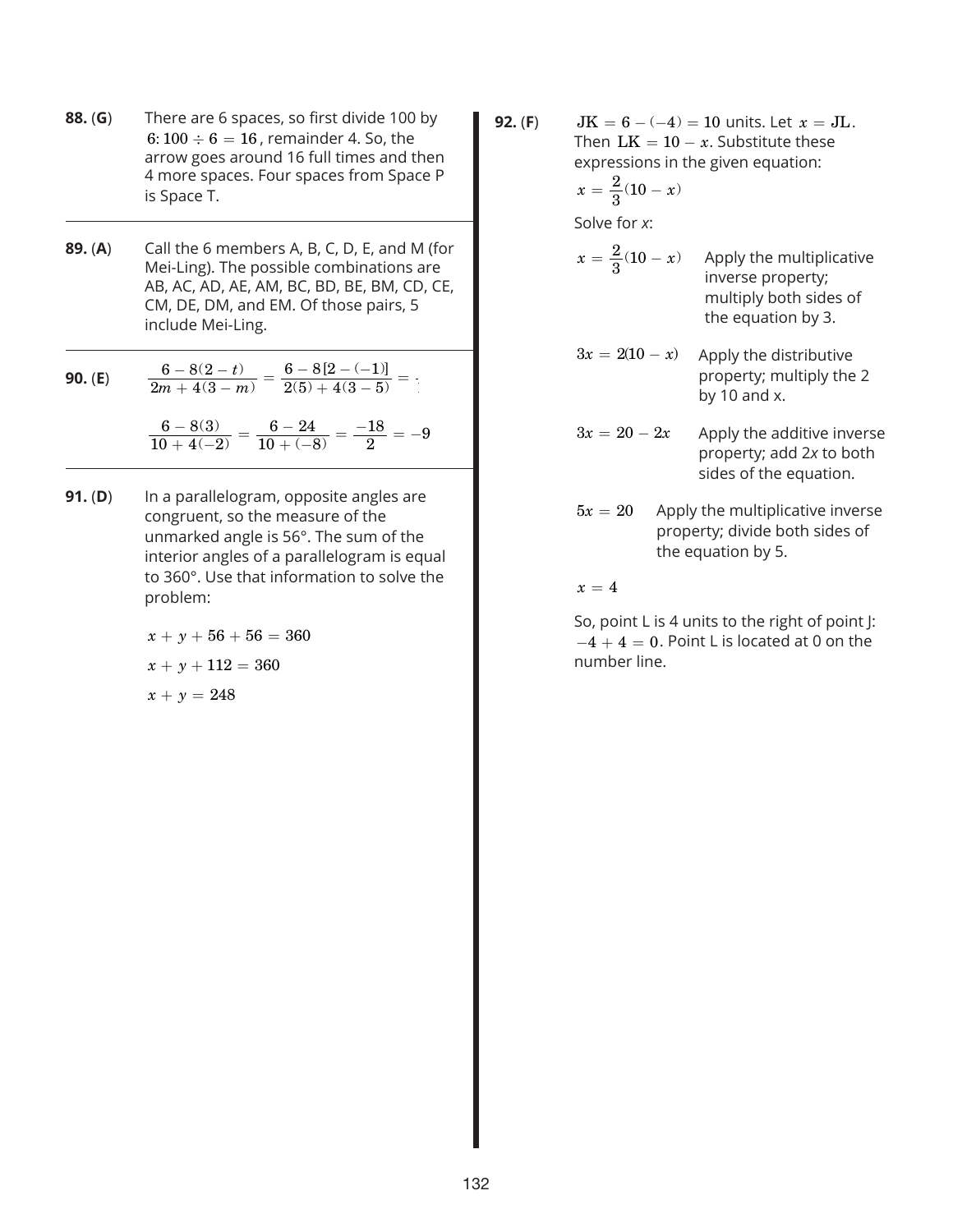**93.** (**C**) Let *j* be the number of stamps Josef has. Then Mai has  $j - 500$  stamps. The total number of stamps is

 $j + (j - 500) = 2j - 500$ . Since Josef has 60% of the stamps, set up an equation to solve for *j*:

 $\frac{j}{2j-500} =$  $\frac{60}{100}$  cross multiply  $100 j = 60(2j - 500)$  Apply the distributive property; multiply the 60 by 2*j* and

 $100 j = 120 j - 30,000$  Apply the additive inverse property; subtract 120*j* from both sides of the equation

500

 $-20j = -30,000$  Apply the multiplicative inverse property; divide both sides of the equation by –20

 $j = 1,500$ 

**94.** (**F**) The area of the entire circle is  $πr^2$ . The fraction of the circle that is shaded is 45 360  $=\frac{1}{8}$ . So, the area of the sector is

 $\frac{1}{6} \pi r$  $\frac{1}{8}$   $\pi r^2$ . Use that information to find *r*:

$$
\frac{1}{8}\pi r^2 = 18\pi
$$

$$
r^2 = 144
$$

$$
r = 12
$$

Use *r* to calculate the circumference of the circle:

 $c = 2\pi r = 2\pi(12) = 24\pi$ 

The circumference is 24π feet.

**95.** (A)  $-3x - 7 > -4$  Apply the additive inverse property; add 7 to both sides of the equation  $-3x > 3$  Apply the multiplicative inverse property; divide both sides of the equation by –3. Note: when dividing inequalities by a negative number, the inequality sign is reversed.  $x < -1$ 

> The solution is that *x* is less than –1, so choose the graph that starts at –1 and continues to the left.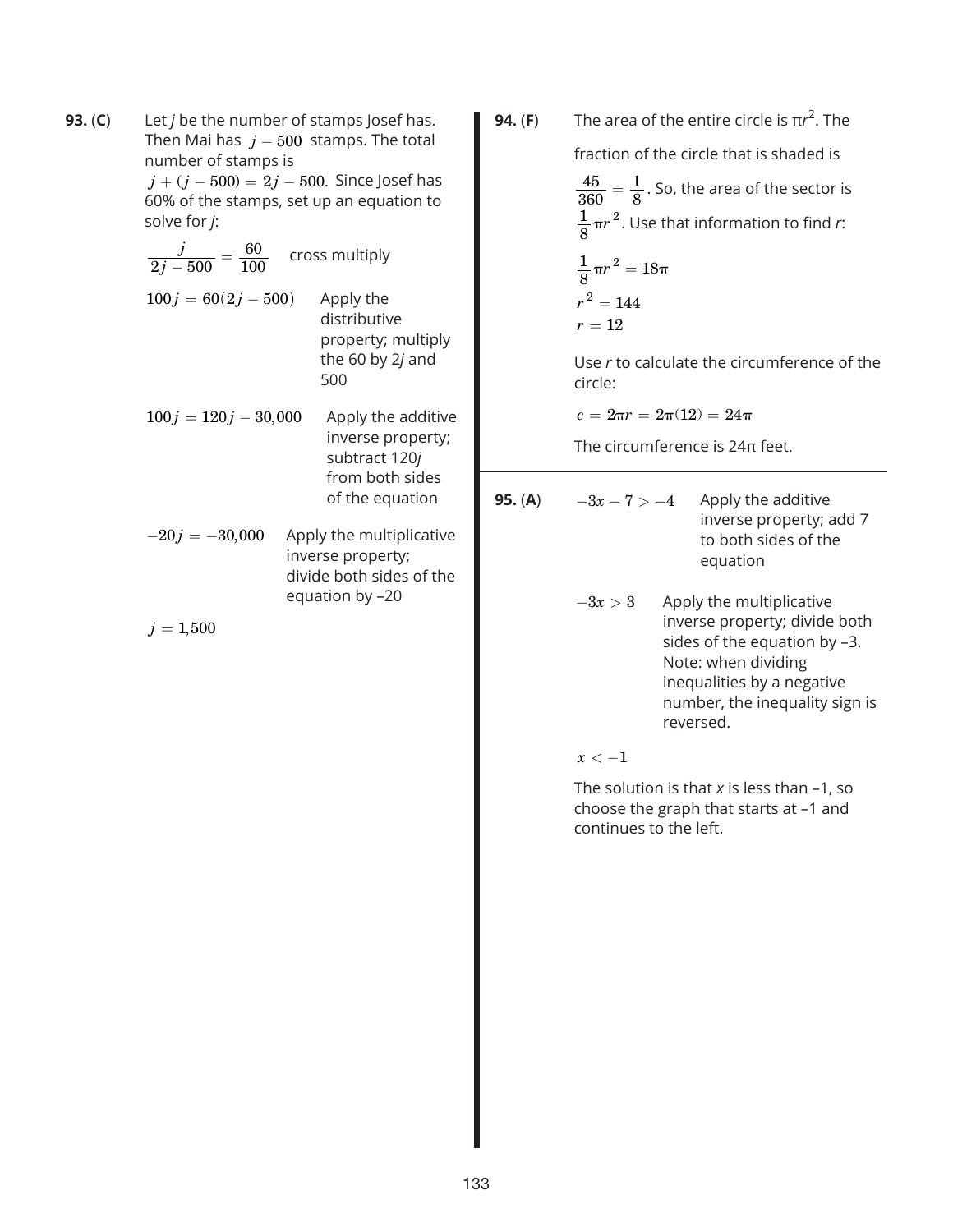**96.** (**H**) First, set up the equations based on the information in the question.

$$
\mathrm{R}=3\mathrm{S}
$$

$$
T=\frac{1}{6}S
$$

So, the ratio of R:T is

$$
3S:\frac{1}{6}S
$$

First, divide both sides by S to eliminate the variable. Then, multiply both sides by 6 to eliminate the fraction. The resulting ratio is 18:1.

**97. (A)** If Ken gives 6 video games to Jeff, the number Ken has is  $k - 6$ , and the number Jeff has is  $j + 6$ . After the exchange, Ken has twice as many video games as Jeff. The equation is:

 $k - 6 = 2(j + 6)$ 

**98. (G)** So far, Sarah has read  $15\% + 17\% = 32\%$ of the entire book. That means she has  $100\% - 32\% = 68\%$  left to read.

> $68\%=\displaystyle\frac{68}{100}$  $=\frac{68}{100}=\frac{17}{25}$

**99.** (**D**) First, list the first several multiples of 6: 6, 12, 18, 24, 30, 36, 42, 48, 54 ...

> Every third multiple (i.e., 18, 36, 54, ...) is also a multiple of 9. Thus,  $\frac{2}{3}$  of the multiples of 6 are not multiples of 9.

Next, calculate how many multiples of 6 are in the given number range. The last multiple of 6 would be 198. So, there are a total of  $\frac{198}{6}$  = 33 multiples of 6. Since  $\frac{2}{3}$ of those are not multiples of 9, the answer is  $\frac{2}{3}(33) = 22$ .

**100.** (**F**) First, calculate Kim's jogging time in minutes:  $1$  hour  $40$  minutes  $= 100$  minutes Then, convert kilometers to meters: 8 kilometers = 8,000 meters Now simplify the ratio to find the answer:  $\frac{8,000}{100} = 80$ **101. (B)**  $\frac{x}{5} - 4 = 3(4 - 2x) - 1$  Apply the distributive property; multiply the 3 by 4 and –2*x*  $\frac{x}{5} - 4 = 12 - 6x - 1$  Combine like terms  $\frac{x}{5} - 4 = 11 - 6x$  Apply the additive inverse property; add 6*x* and 4 to both sides of the equation  $\frac{x}{5} + 6x = 15$ **Get a common** denominator  $\frac{x + 30x}{5} = 15$  Apply the multiplicative inverse property; multiply both sides of the equation by 5  $31x = 75$  Apply the multiplicative inverse property; divide both sides of the equation by 31  $x = \frac{75}{31}$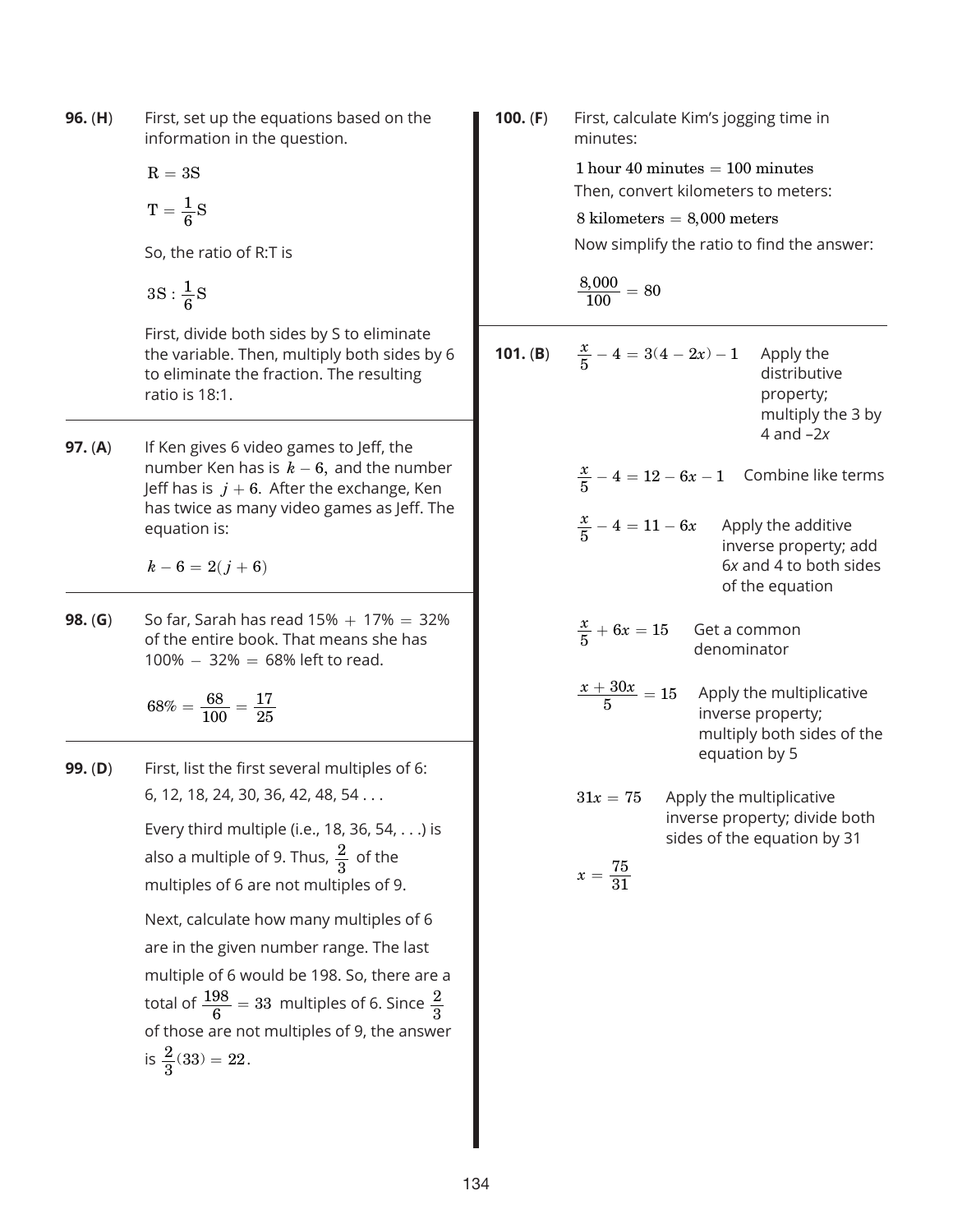- **102.** (**E**) First, find the measures of the interior angles of the triangle formed by the line segment and the rectangle. The top angle on the right is a vertex of the rectangle, so the measure of that angle is 90°. The top angle on the left is supplementary to the given angle of 130°. So, the measure of that angle is  $180^\circ - 130^\circ = 50^\circ$ . The measure of the lower angle is 40°, since  $180^\circ - 90^\circ - 50^\circ = 40^\circ$ . Angle *y* is supplementary to the lower angle of 40°, so the measure of angle *y* is  $180^{\circ} - 40^{\circ} = 140^{\circ}.$
- **103.** (**D**) The number of students in the sample who wrote an essay with at least 100 words is 24 out of the 30 students. Write it as a fraction  $\frac{24}{30}$  $=\frac{4}{5}$  . To predict the number of students in the entire grade who would write an essay with at least 100 words, find  $\frac{4}{5}$  of 150, which is  $\frac{4}{5}(150) = 120$ .
- **104.** (**G**) Since 0.0099 is equal to 0.99%, the answer option closest to that value is 1%.
- **105.** (**C**) The sum of the scores of Anita's 3 games is  $3(140) = 420$ . The sum of the scores of Tariq's 2 games is  $2(90) = 180$ . Add those two sums and divide by 5 to find the mean:

$$
\frac{420+180}{5}=\frac{600}{5}=120
$$

- **106. (E)** For the outer rectangle, the length is 4 feet and the perimeter is 14 feet. Write and solve an equation to find the width:
	- $2(4) + 2w = 14$  Apply the additive inverse property; subtract 8 from both sides of the equation
	- $2w = 6$  Apply the multiplicative inverse property; divide both sides of the equation by 2

 $w = 3$ 

Use that information in a proportion to find the length of the shaded rectangle:

- $\frac{x}{4}$  =  $\frac{2}{3}$  Cross multiply
- $3x = 4(2)$  Apply the multiplicative inverse property; divide both sides of the equation by 3

$$
x=\frac{8}{3}
$$

Now find the area of the shaded rectangle:

$$
2 \times \frac{8}{3} = \frac{16}{3} = 5\frac{1}{3}
$$

**107.** (**C**) First convert 6 inches to 0.5 feet. Then, calculate the volume, in cubic feet:

 $30 \times 8 \times 0.5 = 120$ 

**108.** (**H**) First find the multiples of 8 that fall between 10 and 70:

16, 24, 32, 40, 48, 56, 64

Since the greatest common factor of 24 and *x* is 8, *x* cannot be 24 or 48 (otherwise the GCF would be 24, not 8).

There are 5 remaining values: 16, 32, 40, 56, and 64.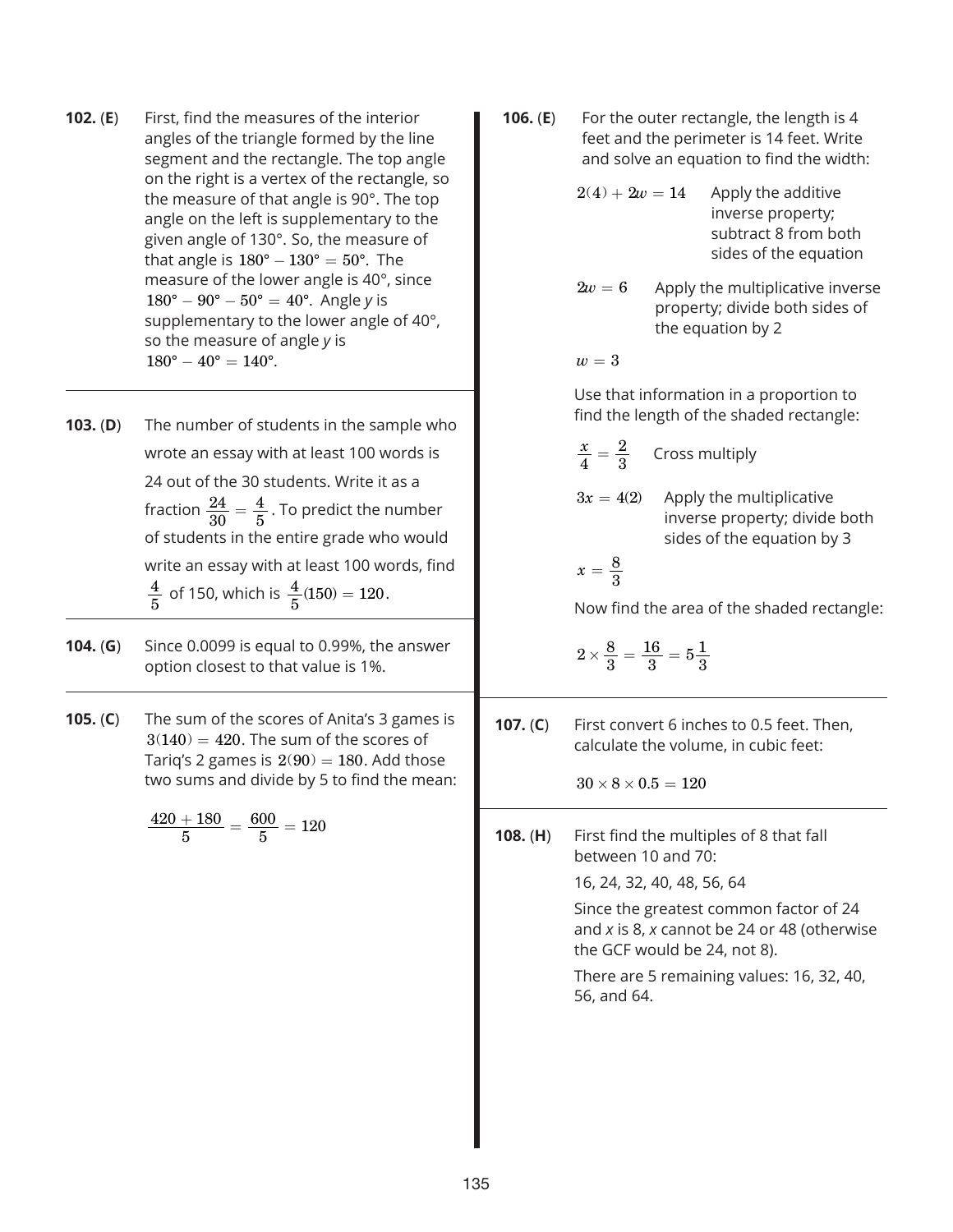**109.** (**B**) Vicente ran 1.5 times as fast as Carla, so that means for every lap Carla finished, Vicente finished 1.5 laps. Set up a proportion to calculate *c*, the number of laps Carla had completed when Vicente finished 8 laps:

$$
\frac{c}{1} = \frac{8}{1.5}
$$
 Cross multiply

 $1.5c = 8(1)$  Apply the multiplicative inverse property; divide both sides of the equation by 1.5

$$
c=5\frac{1}{3}
$$

So, the number of laps Carla still had to finish is  $8 - 5\frac{1}{3} = 2\frac{2}{3}$ .

- **110. (E)** Kharleen likes  $\frac{6}{20}$  $=\frac{3}{10}$  of the dormitories. She likes  $\frac{2}{6}$  $=\frac{1}{3}$  of the dining rooms. Multiply those fractions together to calculate the probability of Kharleen being assigned to both a dormitory and a dining room that she likes:  $\frac{3}{10}$ 1 3  $\times \frac{1}{3} = \frac{1}{10} = 10\%.$
- **111.** (**D**) First, find the speed of the train in miles per hour:  $240 \div 5 = 48$ . The number of miles left to travel is
	- $2,200 240 = 1,960.$

To find the number of hours left, use the equation  $rt = d$ :

 $48t = 1,960$  Apply the multiplicative inverse property; divide both sides of the equation by 48

$$
t = \frac{1,960}{48} = 40\frac{5}{6}
$$

That number rounded to the nearest whole hour is 41 hours.

**112.** (**H**) Let *n* represent the least of the four integers. The other three integers are  $(n + 1)$ ,  $(n + 2)$ , and  $(n + 3)$ . Write an equation to solve for *n*:

> $n + (n + 1) + (n + 2) + (n + 3) = 58$  $4n+6=58$  $4n = 52$  $n=13$

- **113. (D)** The shaded region goes from  $\frac{1}{2}$  to  $\frac{3}{2}$ . So, the possible values of  $\frac{1}{x}$  would be between the reciprocal of  $\frac{1}{2}$  and the reciprocal of  $\frac{3}{2}$ , which are 2 and  $\frac{2}{3}$ , respectively. Find the number line in the answer options that has a shaded region that ranges from  $\frac{2}{3}$  to 2, which is option D.
- 114.  $(H)$  $\frac{1}{x}$  be the probability of Chanelle selecting a red marble the first time. The probability of selecting a red marble three times is  $\frac{1}{x} \times \frac{1}{x} \times \frac{1}{x}$ , which is given as  $\frac{1}{216}$  . Since  $216 = 6 \times 6 \times 6$ , the value of *x* is 6, and the probability of Chanelle selecting a red marble the first time is  $\frac{1}{6}$ .